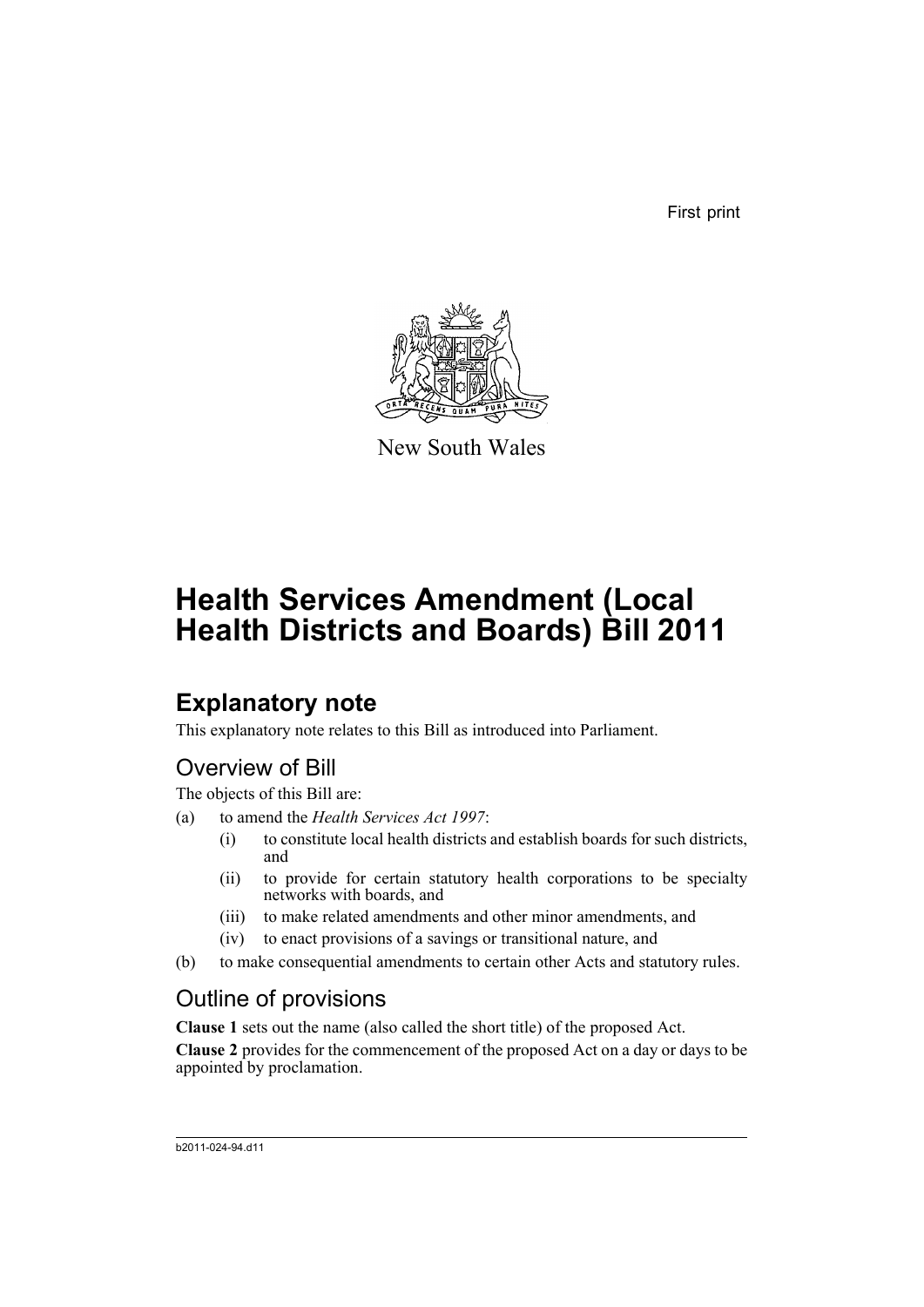Explanatory note

## **Schedule 1 Amendment of Health Services Act 1997 No 154**

### **1.1 Principal amendments**

**Schedule 1.1** amends the *Health Services Act 1997* (the *Principal Act*):

- (a) to constitute local health districts to replace existing local health networks (see **Schedule 1.1 [1], [6] and [7]**), and
- (b) to provide for the establishment of boards for each local health district instead of the existing system of local health network governing councils (see **Schedule 1.1 [2]**), and
- (c) to provide for certain statutory health corporations to be specialty networks with boards (see **Schedule 1.1 [3], [4], [5] and [8]**), and
- (d) to update certain definitions as a consequence of these amendments (see **Schedule 1.1 [11]**), and
- (e) to enable the Governor to make regulations of a savings or transitional nature consequent on the enactment of the proposed Act (see **Schedule 1.1 [9]**), and
- (f) to enact provisions of a savings and transitional nature including, for example, provisions providing for existing local health networks to be reconstituted as local health districts (see **Schedule 1.1 [10]**).

### **1.2 Related amendments updating references and other minor amendments**

**Schedule 1.2** makes general amendments to the Principal Act so as to update provisions by replacing references to terms that have changed as a result of the amendments made by Schedule 1.1. Schedule 1.2 also makes some other minor amendments to the Principal Act.

# **Schedule 2 Consequential amendment of other Acts and statutory rules**

**Schedule 2** makes amendments to various other Acts and statutory rules that are consequential on the amendments made to the Principal Act by the proposed Act.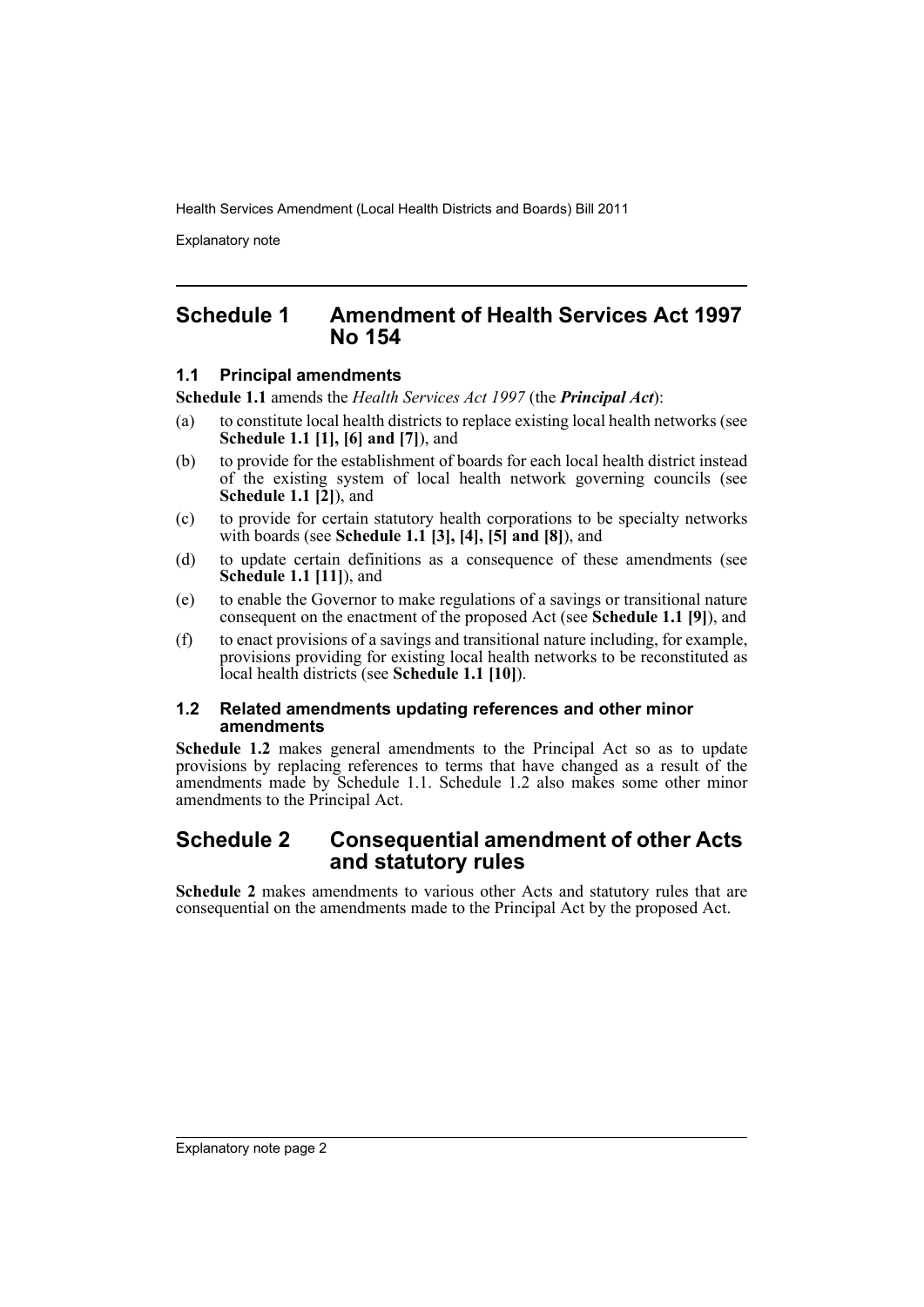First print



New South Wales

# **Health Services Amendment (Local Health Districts and Boards) Bill 2011**

# **Contents**

|            |                                                         | Page |
|------------|---------------------------------------------------------|------|
| 1.         | Name of Act                                             |      |
|            | Commencement                                            | 2    |
|            | Schedule 1 Amendment of Health Services Act 1997 No 154 | 3    |
| Schedule 2 | Consequential amendment of other Acts and               |      |
|            | statutory rules                                         | 16   |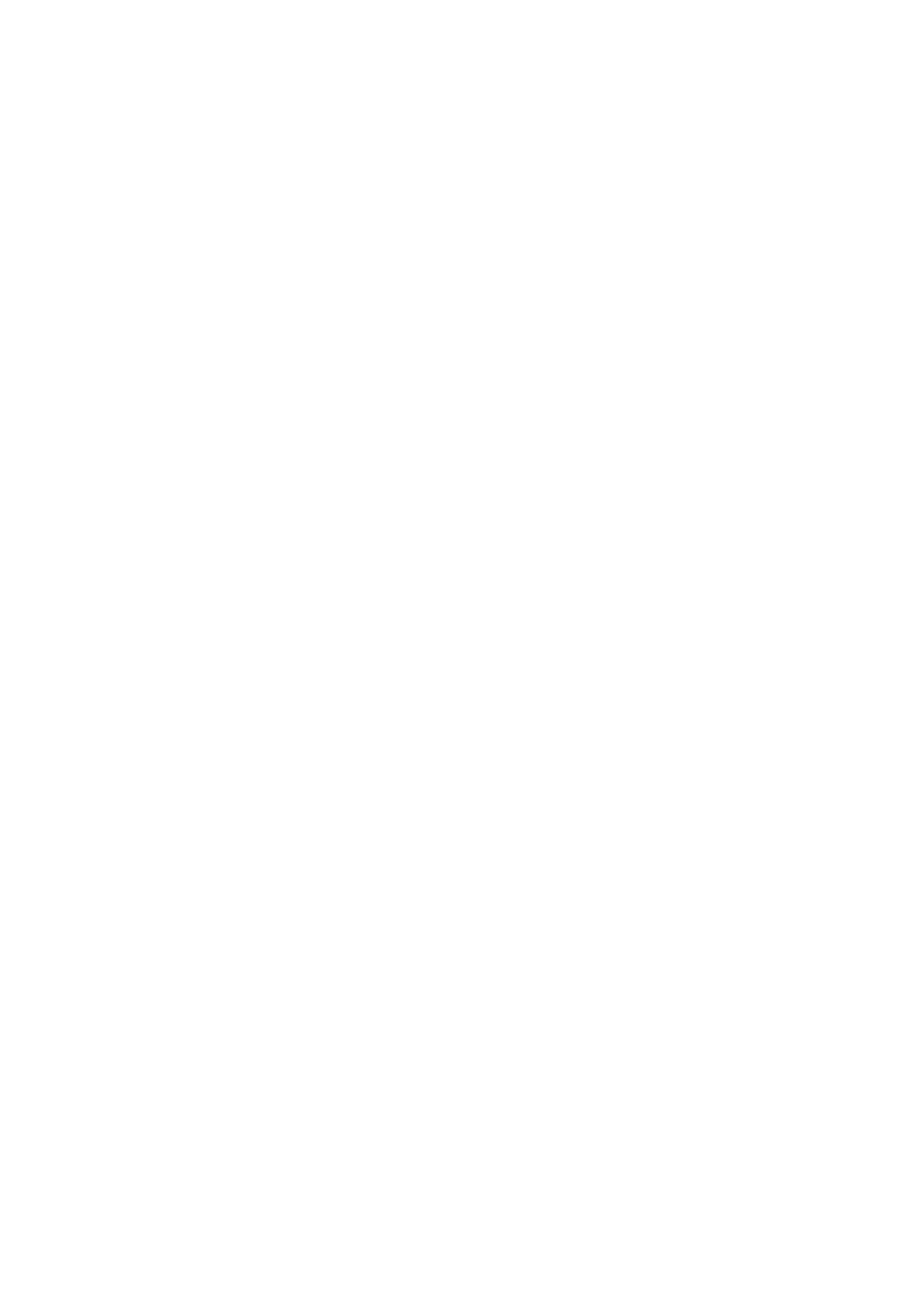

New South Wales

# **Health Services Amendment (Local Health Districts and Boards) Bill 2011**

No , 2011

## **A Bill for**

An Act to amend the *Health Services Act 1997* to constitute local health districts and establish boards for such districts; to make consequential amendments to certain Acts and statutory rules; and for other purposes.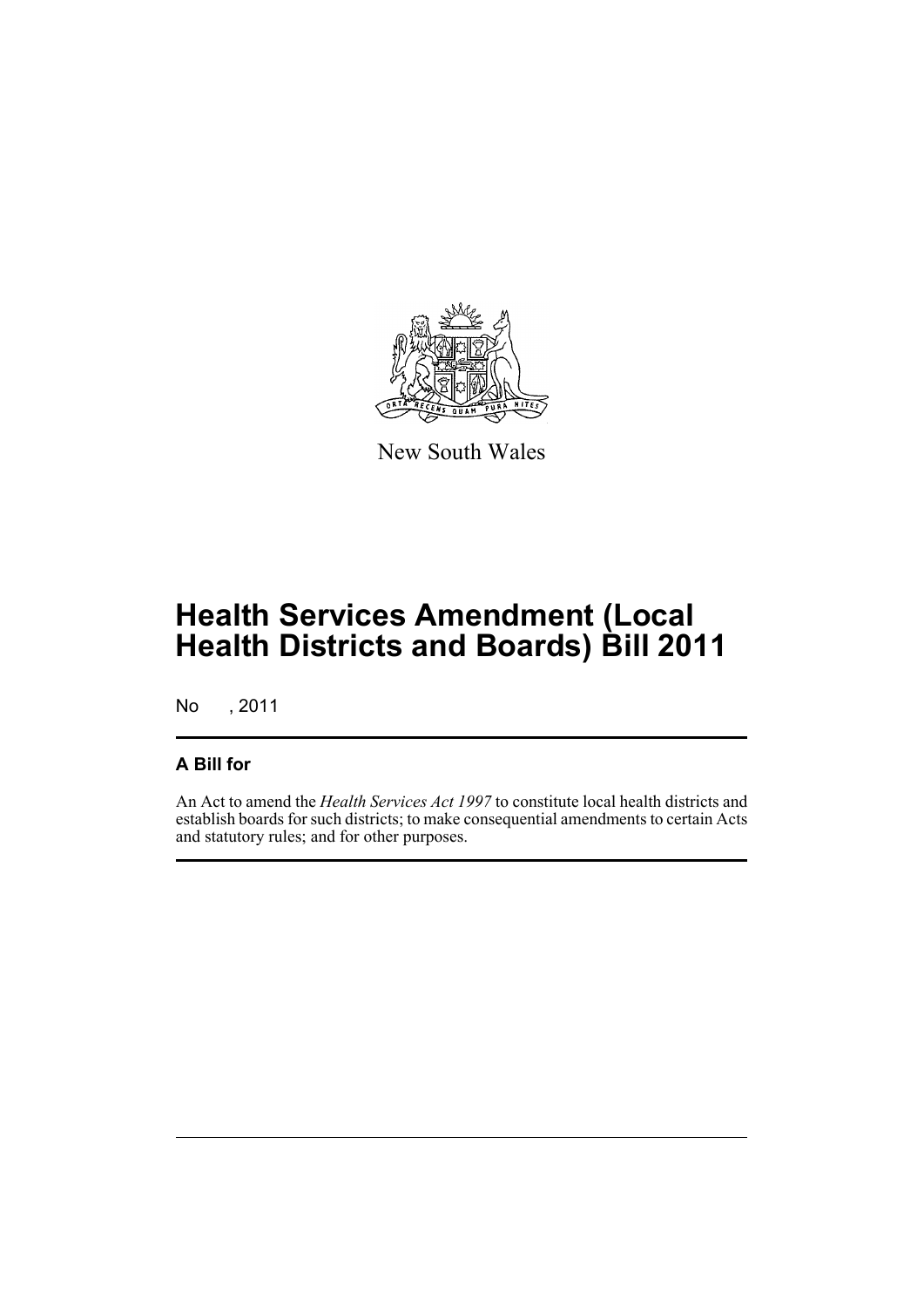<span id="page-5-1"></span><span id="page-5-0"></span>

| The Legislature of New South Wales enacts: |                                                                                            |                     |
|--------------------------------------------|--------------------------------------------------------------------------------------------|---------------------|
| 1                                          | Name of Act                                                                                | $\overline{2}$      |
|                                            | This Act is the Health Services Amendment (Local Health Districts and<br>Boards) Act 2011. | 3<br>$\overline{4}$ |
|                                            | <b>Commencement</b>                                                                        | 5                   |
|                                            | This Act commences on a day or days to be appointed by proclamation.                       | 6                   |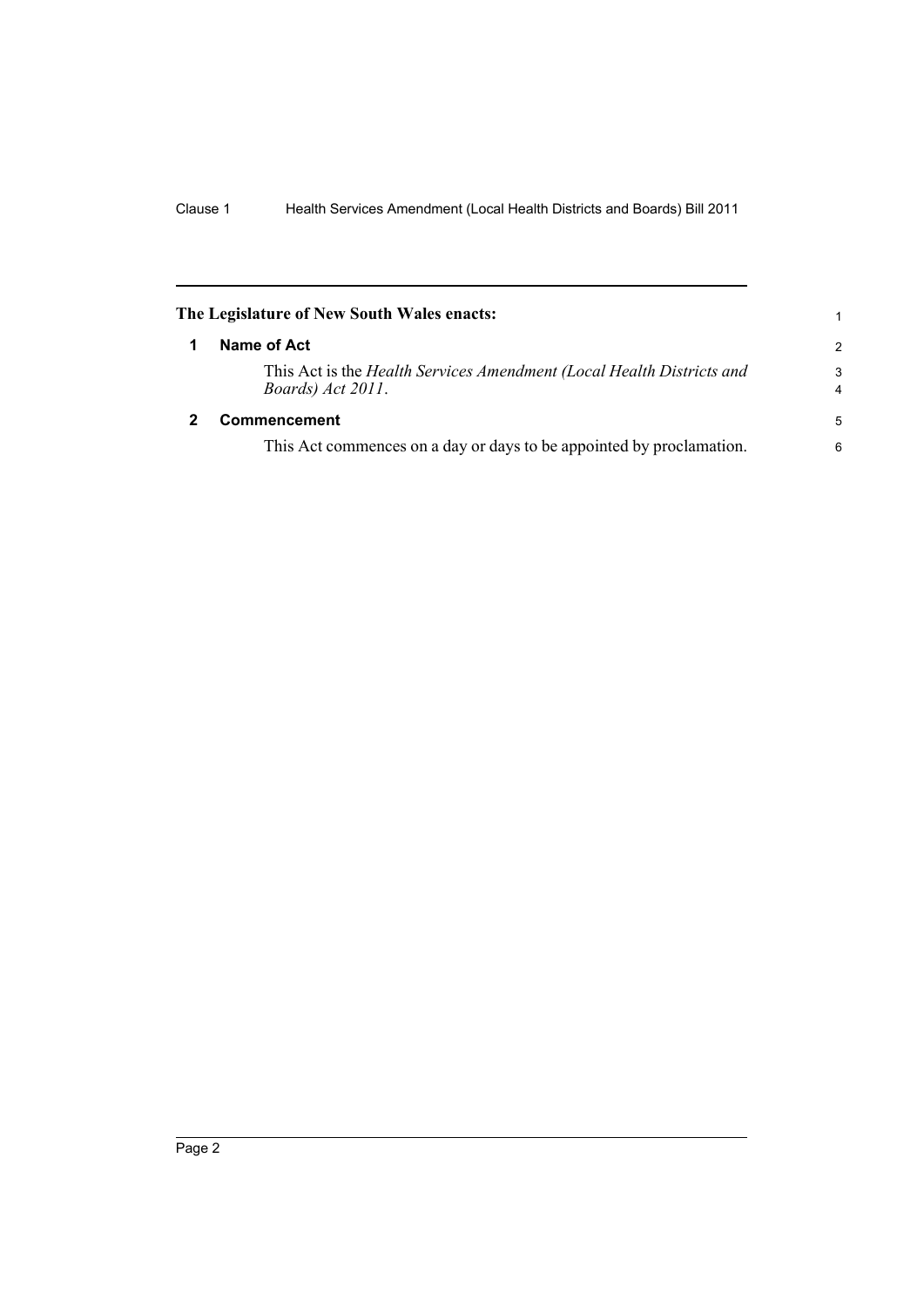Amendment of Health Services Act 1997 No 154 Schedule 1

<span id="page-6-0"></span>

| <b>Schedule 1</b> |    |                   | <b>Amendment of Health Services Act 1997</b><br><b>No 154</b>                                                                                                                                                                                          | 1<br>$\overline{2}$  |
|-------------------|----|-------------------|--------------------------------------------------------------------------------------------------------------------------------------------------------------------------------------------------------------------------------------------------------|----------------------|
| 1.1               |    |                   | <b>Principal amendments</b>                                                                                                                                                                                                                            | 3                    |
| [1]               |    | <b>Section 17</b> |                                                                                                                                                                                                                                                        | 4                    |
|                   |    |                   | Omit the section. Insert instead:                                                                                                                                                                                                                      | 5                    |
|                   | 17 |                   | <b>Constitution of local health districts</b>                                                                                                                                                                                                          | 6                    |
|                   |    | (1)               | There are constituted by this section such local health districts as<br>are specified from time to time in column 1 of Schedule 1.                                                                                                                     | 7<br>8               |
|                   |    | (2)               | A local health district is a body corporate with the corporate name<br>specified in column 1 of Schedule 1.                                                                                                                                            | 9<br>10              |
| [2]               |    | <b>Section 26</b> |                                                                                                                                                                                                                                                        | 11                   |
|                   |    |                   | Omit the section. Insert instead:                                                                                                                                                                                                                      | 12                   |
|                   | 26 |                   | <b>Constitution of local health district boards</b>                                                                                                                                                                                                    | 13                   |
|                   |    | (1)               | A local health district board is to be established for each local<br>health district.                                                                                                                                                                  | 14<br>15             |
|                   |    | (2)               | A local health district board is to consist of 6 to 13 persons<br>appointed by the Minister, selected in accordance with<br>subsections $(3)$ and $(4)$ .                                                                                              | 16<br>17<br>18       |
|                   |    | (3)               | The Minister is to select the membership of a local health district<br>board so that the membership of the board has an appropriate mix<br>of skills and expertise required to oversee and provide guidance<br>to the district, including members who: | 19<br>20<br>21<br>22 |
|                   |    |                   | have expertise and experience in health management,<br>(a)<br>business management and financial management, and                                                                                                                                        | 23<br>24             |
|                   |    |                   | have expertise and experience in the provision of clinical<br>(b)<br>and other health services, and                                                                                                                                                    | 25<br>26             |
|                   |    |                   | where appropriate, are representatives of universities,<br>(c)<br>clinical schools or research centres, and                                                                                                                                            | 27<br>28             |
|                   |    |                   | have knowledge and understanding of the community<br>(d)<br>served by the district, and                                                                                                                                                                | 29<br>30             |
|                   |    |                   | have other backgrounds, skills, expertise, knowledge or<br>(e)<br>experience appropriate for the district.                                                                                                                                             | 31<br>32             |
|                   |    | (4)               | A local health district board is to have at least one member (who<br>may also be one of the kinds of members referred to in                                                                                                                            | 33<br>34             |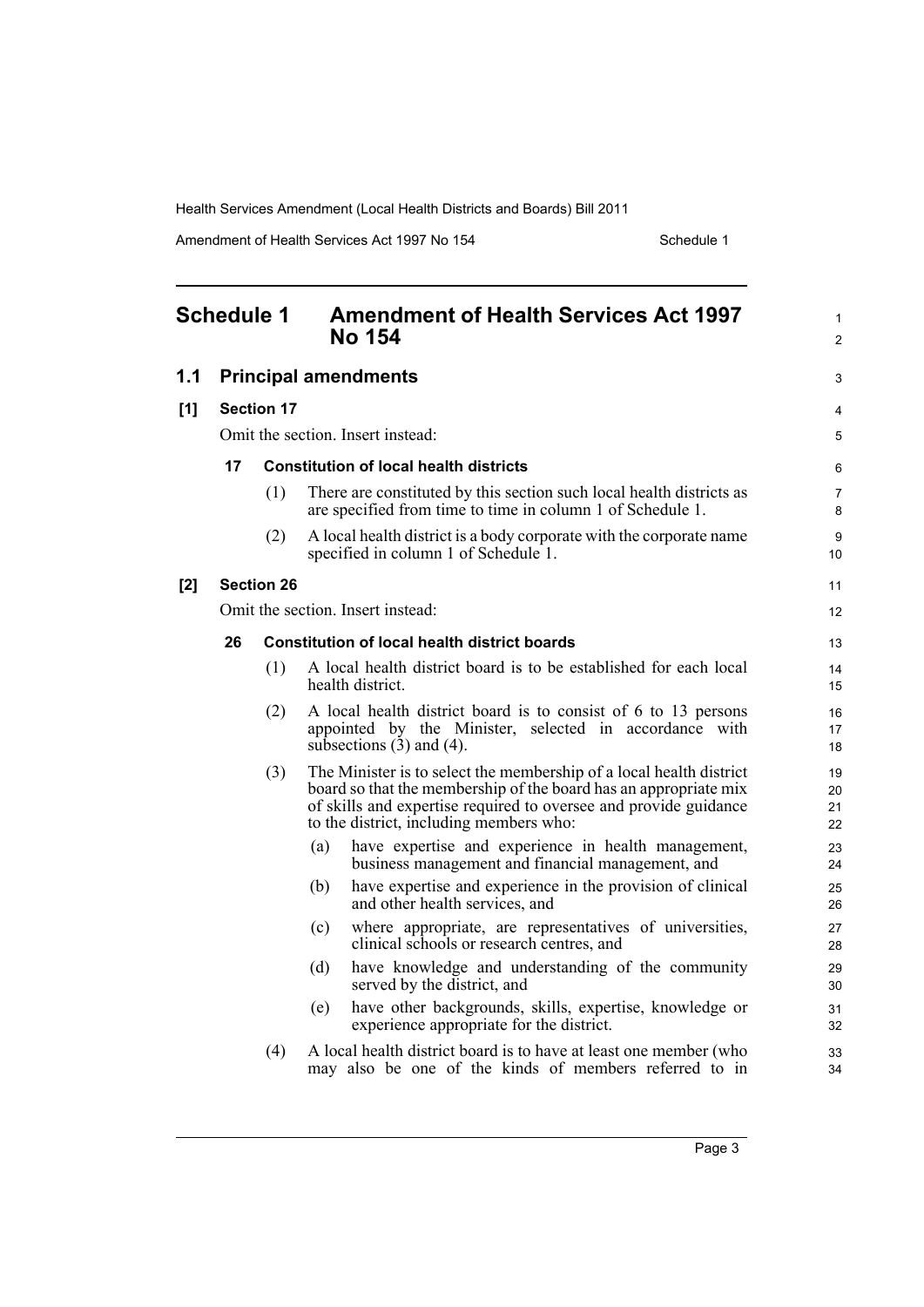subsection (3) (a)–(e)) who has expertise, knowledge or experience in relation to Aboriginal health.

20 21

22 23

- (5) A member of a local health district board holds office for such period (not exceeding 4 years) as may be specified in the member's instrument of appointment.
- (6) A member whose term of office expires is eligible (if otherwise qualified) for re-appointment, but may not be appointed so as to hold office for more than 8 years in total (whether or not the appointments are consecutive).
- (7) One of the members of a local health district board is, by the relevant instrument of appointment or by a further instrument signed by the Minister, to be appointed as the chairperson of the board.
- (8) A member of a local health district board is entitled to be paid such remuneration (including travelling and subsistence allowances) as the Minister may from time to time determine in respect of the member.
- (9) Subject to this section, the constitution and procedure of a local health district board are to be as prescribed by the regulations.

#### **[3] Section 41 Constitutions of statutory health corporations**

Insert "specialty" before "network" in section 41 (3).

## **[4] Section 42 Amendment of Schedule 2 (Statutory health corporations)**

Insert "specialty" before "network" wherever occurring in section 42 (a1).

### **[5] Section 52F**

Omit the section. Insert instead:

### **52F Boards of specialty network governed health corporations**

- (1) A board is to be established for each specialty network governed health corporation.
- (2) The provisions of Division 2 of Part 2 of Chapter 3 (except section 26 (1)) apply in relation to a board of a specialty network governed health corporation in the same way as they apply to a local health district board, subject to the following modifications:
	- (a) a reference in those provisions (however expressed) to a local health district board is to be read as if it were a reference to the board for a specialty network governed health corporation,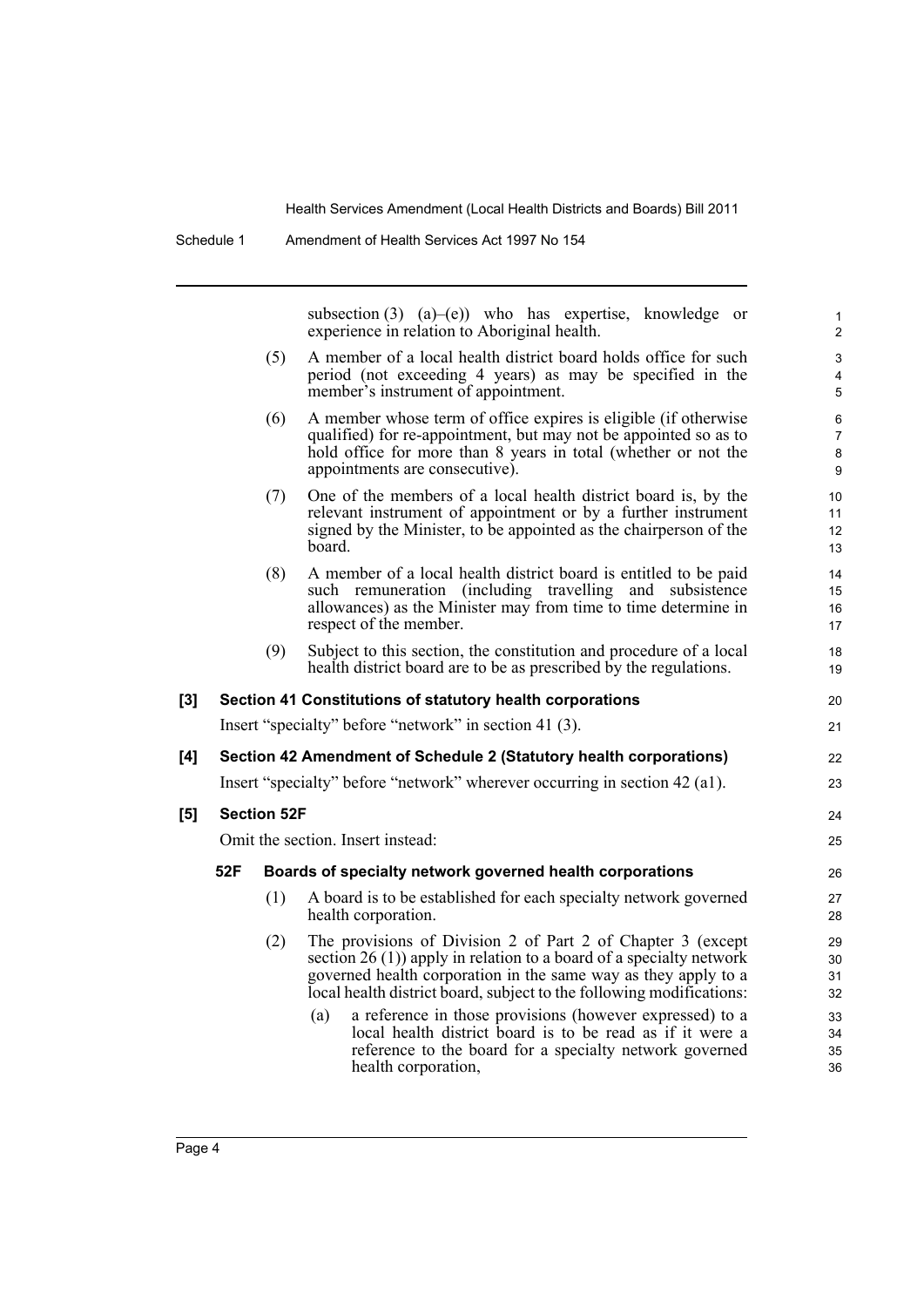Amendment of Health Services Act 1997 No 154 Schedule 1

|        |                      | (b)            | a reference in those provisions (however expressed) to a<br>local health district is to be read as if it were a reference to<br>a specialty network governed health corporation,                                                  | 1<br>$\overline{c}$<br>3 |
|--------|----------------------|----------------|-----------------------------------------------------------------------------------------------------------------------------------------------------------------------------------------------------------------------------------|--------------------------|
|        |                      | (c)            | a reference in those provisions (however expressed) to the<br>chief executive of a local health district is to be read as if<br>it were a reference to the chief executive of a specialty<br>network governed health corporation, | 4<br>5<br>6<br>7         |
|        |                      | (d)            | such other modifications as may be prescribed by the<br>regulations.                                                                                                                                                              | 8<br>9                   |
| [6]    | Schedule 1, heading  |                |                                                                                                                                                                                                                                   | 10                       |
|        |                      |                | Omit "networks". Insert instead "districts".                                                                                                                                                                                      | 11                       |
| [7]    | Schedule 1, Column 1 |                |                                                                                                                                                                                                                                   | 12                       |
|        |                      |                | Omit "local health network" and "Network" wherever occurring.                                                                                                                                                                     | 13                       |
|        |                      |                | Insert instead "local health district" and "District", respectively.                                                                                                                                                              | 14                       |
| [8]    |                      |                | <b>Schedule 2 Statutory health corporations</b>                                                                                                                                                                                   | 15                       |
|        |                      |                | Omit "Network" wherever occurring in column 2.                                                                                                                                                                                    | 16                       |
|        |                      |                | Insert instead "Specialty network".                                                                                                                                                                                               | 17                       |
| [9]    |                      |                | Schedule 7 Savings, transitional and other provisions                                                                                                                                                                             | 18                       |
|        |                      |                | Insert at the end of clause $1(1)$ :                                                                                                                                                                                              | 19                       |
|        |                      | Act 2011       | Health Services Amendment (Local Health Districts and Boards)                                                                                                                                                                     | 20<br>21                 |
| $[10]$ | <b>Schedule 7</b>    |                |                                                                                                                                                                                                                                   | 22                       |
|        | Insert after Part 7: |                |                                                                                                                                                                                                                                   | 23                       |
|        | Part 8               |                | Provisions consequent on enactment of                                                                                                                                                                                             | 24                       |
|        |                      |                | <b>Health Services Amendment (Local Health</b>                                                                                                                                                                                    | 25                       |
|        |                      |                | <b>Districts and Boards) Act 2011</b>                                                                                                                                                                                             | 26                       |
|        | <b>Division 1</b>    |                | Preliminary                                                                                                                                                                                                                       | 27                       |
|        | 83                   | Interpretation |                                                                                                                                                                                                                                   | 28                       |
|        | (1)                  |                | In this Part:                                                                                                                                                                                                                     | 29                       |
|        |                      |                | <b>amending Act</b> means the Health Services Amendment (Local<br>Health Districts and Boards) Act 2011.                                                                                                                          | 30<br>31                 |
|        |                      |                |                                                                                                                                                                                                                                   |                          |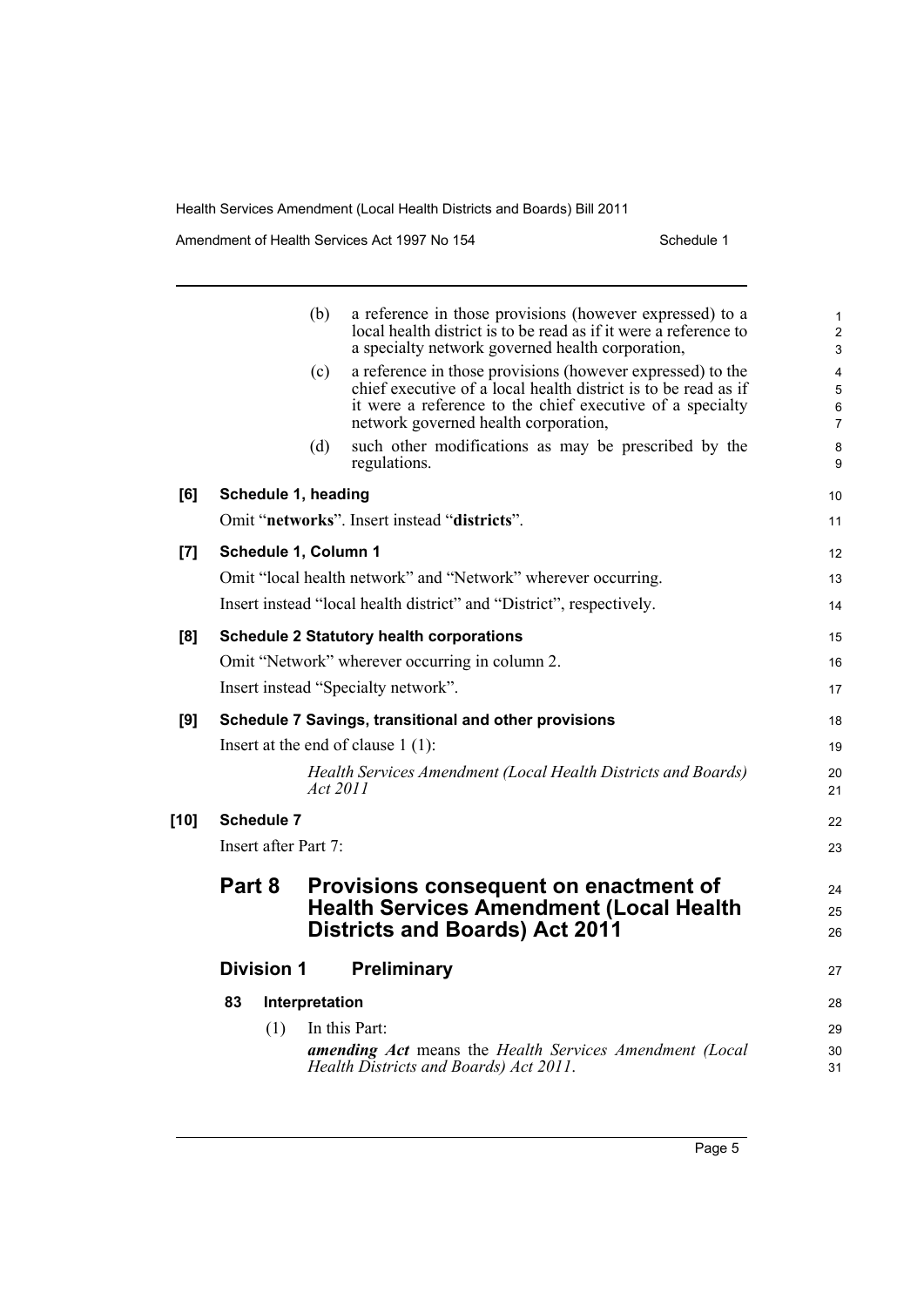Schedule 1 Amendment of Health Services Act 1997 No 154

*existing by-laws* means any by-laws made (or taken to have been made) by an existing local health network that were in force immediately before the reconstitution day.

30 31

*existing local health network* means a local health network in existence immediately before the reconstitution day.

*existing local health network governing council* means a local health network governing council for an existing local health network in existence immediately before the reconstitution day.

*existing network governed health corporation* means a network governed health corporation in existence immediately before the reconstitution day.

*initial local health district* means a local health district constituted by this Act (as in force on the reconstitution day).

*instrument* means an instrument (other than this Act or an instrument made under this Act) or any other document that creates, modifies or extinguishes rights or liabilities (or would do so if lodged, filed or registered in accordance with any law), and includes any judgment, order, process or other instrument issued by a court or tribunal.

*reconstitution day* means the day on which section 17 is substituted by the amending Act.

*successor*, in relation to an existing local health network, means an initial local health district having substantially the same name as the existing local health network.

(2) For the purposes of the definition of *successor* in subclause (1), an initial local health district has substantially the same name as an existing local health network if the only difference between the corporate names of the district and network is the use of the word "District" instead of the word "Network".

### **Division 2 Dissolution and reconstitution of existing local health networks**

#### **84 Dissolution of existing local health networks**

- (1) On the reconstitution day:
	- (a) each existing local health network is dissolved, and
	- (b) each existing local health network governing council is dissolved, and
	- (c) the members (including chairpersons and deputy chairpersons) of each existing local health network governing council cease to hold office as such, but are eligible (if otherwise qualified) to be appointed as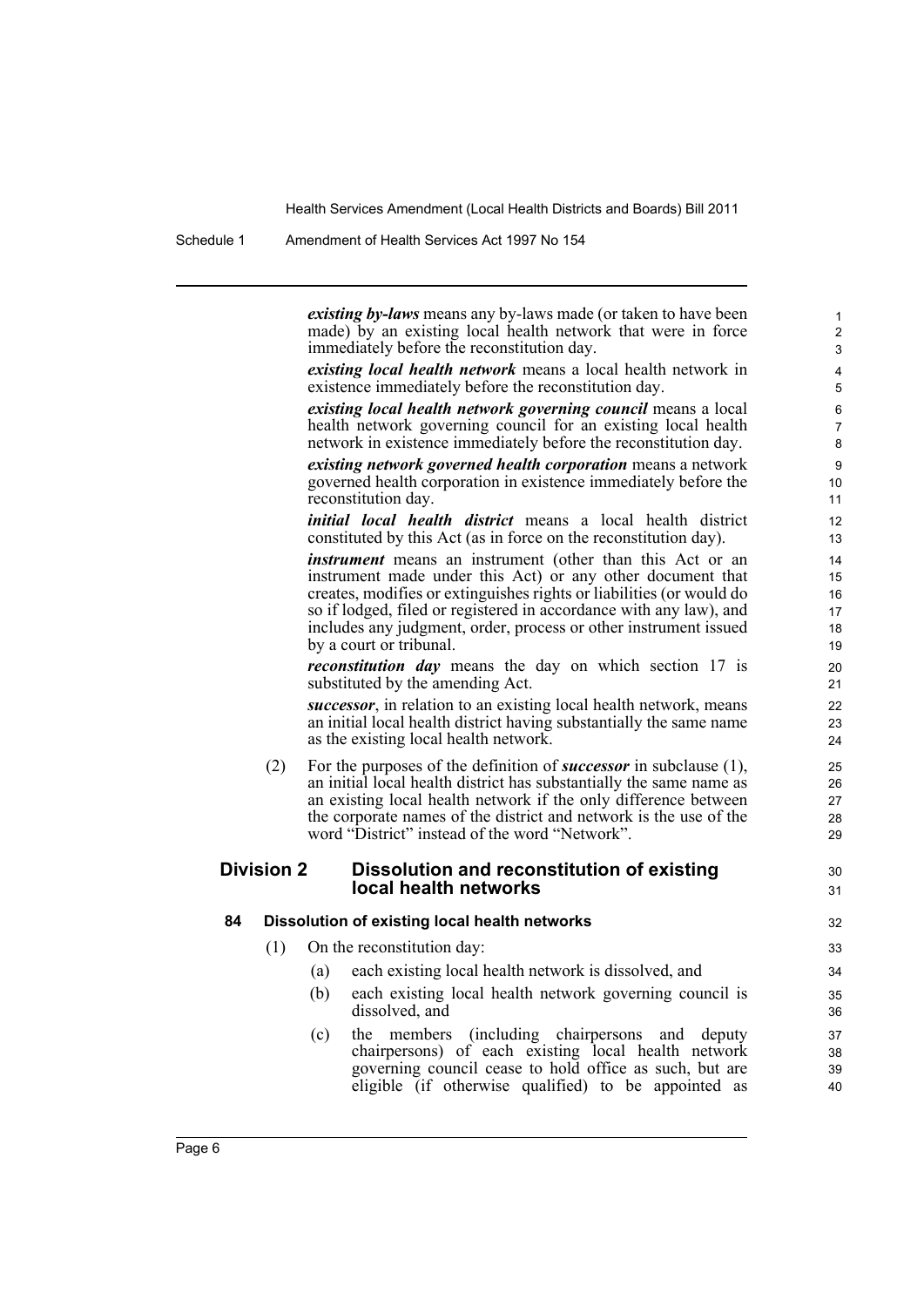Amendment of Health Services Act 1997 No 154 Schedule 1

members (including chairpersons and deputy chairpersons) of local health district boards, and (d) any person who ceases to be a member (including a chairperson or deputy chairperson) of an existing local health network governing council because of the operation of this clause is not entitled to any compensation for the loss of that office. (2) Subject to this Division, on the dissolution of an existing local health network, the network's successor is taken for all purposes (including the rules of private international law) to be a continuation of and the same legal entity as the network. **85 Constitution of initial local health districts** (1) Each of the local health districts specified in Schedule 1 (as amended by the amending Act on the reconstitution day) is constituted as such on that day, subject to subclause (2). (2) Nothing in this clause prevents the amendment of Schedule 1 (whether on or after the reconstitution day) by an order made under section 19 or 20. **86 Transfer of existing local health network's undertaking to network's successor** (1) The following provisions have effect in relation to the assets, rights and liabilities of an existing local health network on its dissolution: (a) the assets of the network vest in the network's successor by virtue of this clause and without the need for any further conveyance, transfer, assignment or assurance, (b) the rights or liabilities of the network become by virtue of this clause the rights or liabilities of the network's successor, (c) all proceedings relating to the assets, rights or liabilities commenced before the network's dissolution by or against the network or a predecessor of the network and pending immediately before the network's dissolution are taken to be proceedings pending by or against the network's successor, (d) any act, matter or thing done or omitted to be done in relation to the assets, rights or liabilities before the network's dissolution by, to or in respect of the network is

(to the extent to which that act, matter or thing has any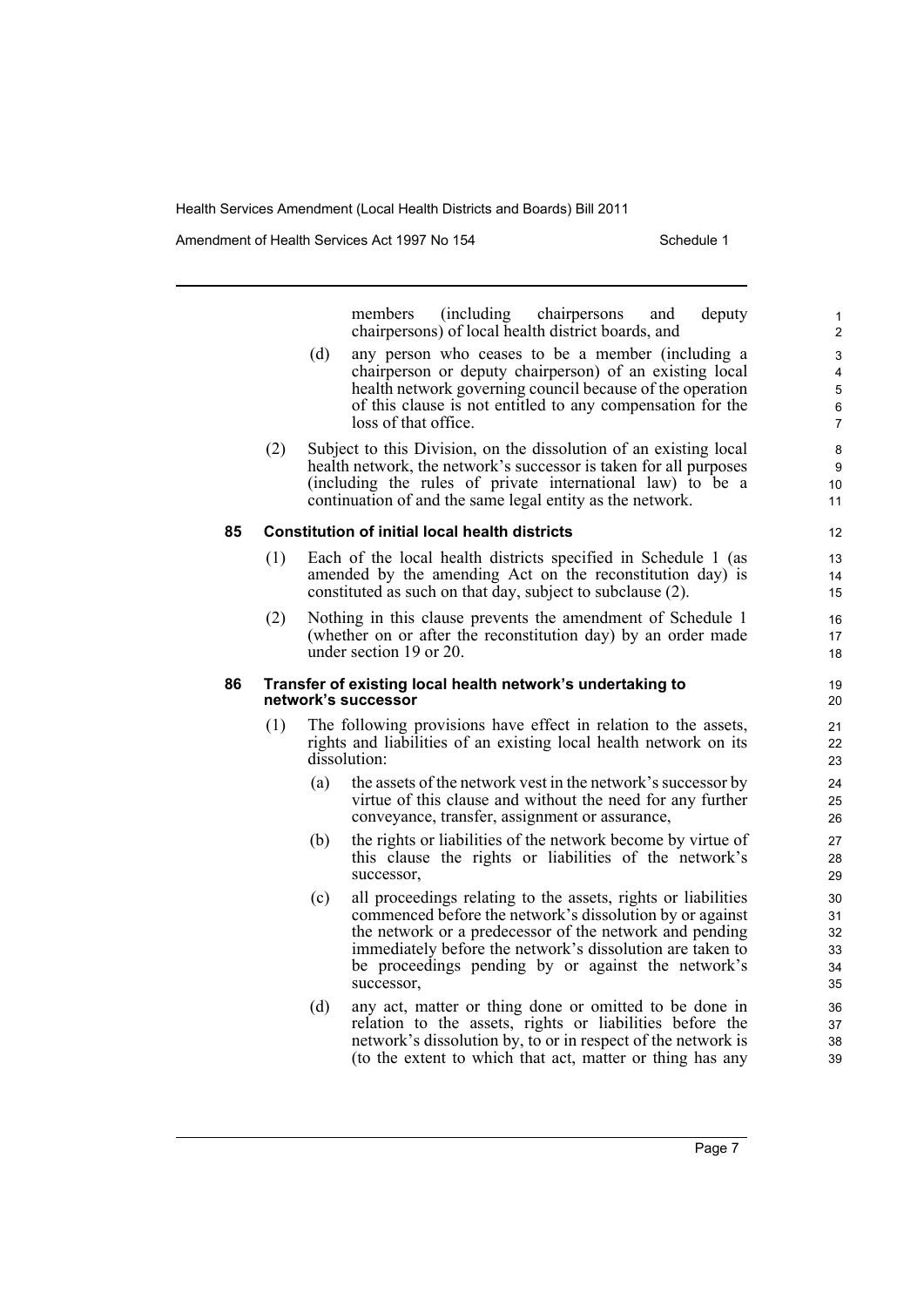force or effect) taken to have been done or omitted by, to or in respect of the network's successor,

- (e) the network's successor has all the entitlements and obligations of the network in relation to those assets, rights and liabilities that the network would have had but for its dissolution, whether or not those entitlements and obligations were actual or potential at the time the dissolution took effect.
- (2) Without limiting subclause (1):
	- (a) any agreement between an existing local health network and any person that was in force (or taken to be in force) immediately before the dissolution of the network is taken on and from that dissolution to have been entered into between the network's successor and the person, and
	- (b) any delegation given (or taken to have been given) by an existing local health network in force immediately before the dissolution of that network is taken on and from that dissolution to have been given by the network's successor.
- (3) The operation of this clause is not to be regarded:
	- (a) as a breach of contract or confidence or otherwise as a civil wrong, or
	- (b) as a breach of any contractual provision prohibiting, restricting or regulating the assignment or transfer of assets, rights or liabilities, or
	- (c) as giving rise to any remedy by a party to an instrument, or as causing or permitting the termination of any instrument, because of a change in the beneficial or legal ownership of any asset, right or liability, or
	- (d) as an event of default under any contract or other instrument.
- (4) No attornment to an existing local health network's successor by a lessee from the network is required.
- (5) No compensation is payable to any person or body in connection with the transfer of any asset, right or liability by operation of this clause.
- (6) State tax is not payable in relation to:
	- (a) an exempt matter, or
	- (b) anything done because of, or for a purpose connected with or arising out of, an exempt matter.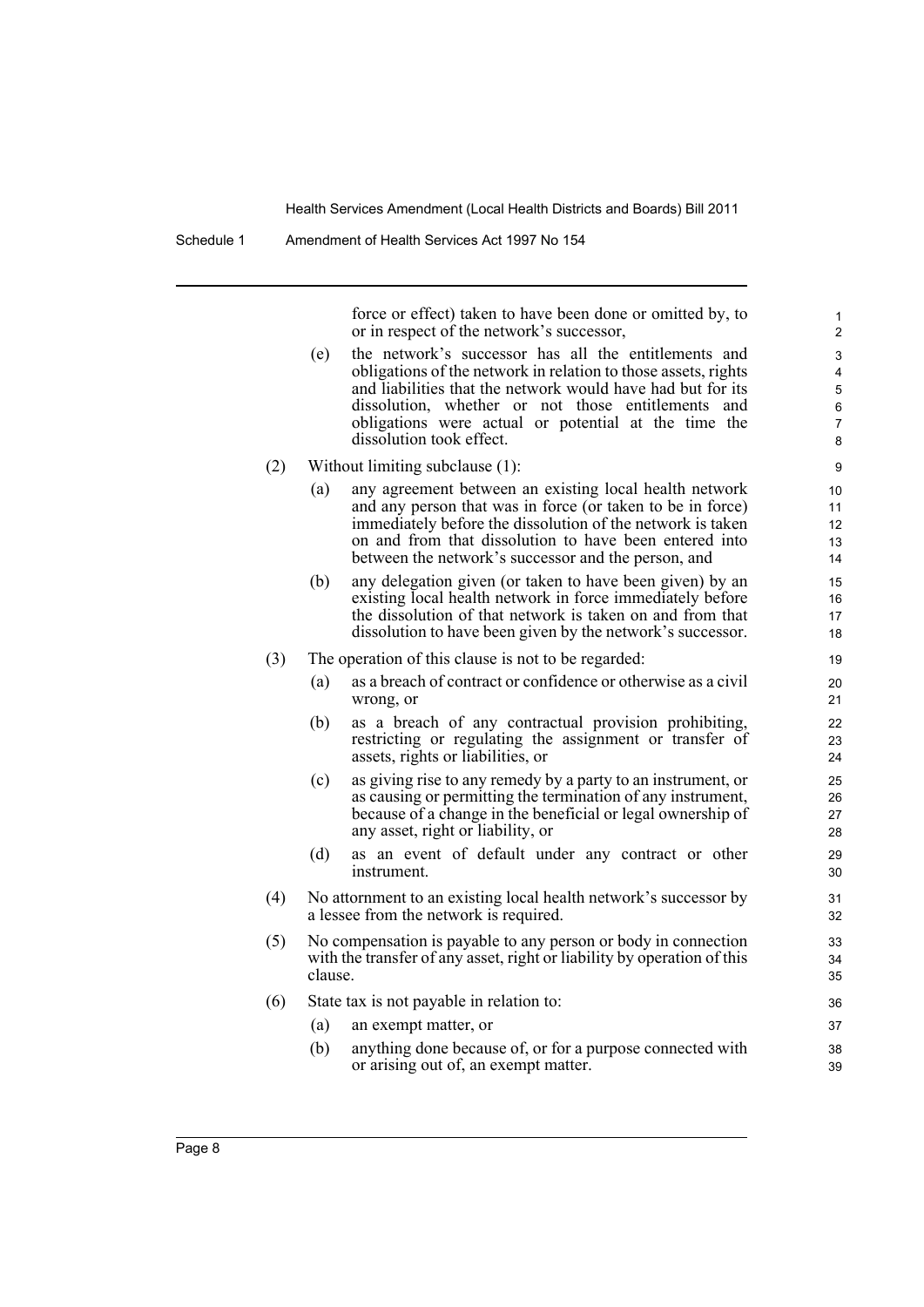Amendment of Health Services Act 1997 No 154 Schedule 1

(7) The Minister may, by notice in writing, confirm that particular assets, rights or liabilities have become the assets, rights or liabilities of an initial local health district by operation of this clause. Such a notice is conclusive evidence of that fact.

(8) In this clause:

*exempt matter* means any of the following:

- (a) the transfer of any assets, rights or liabilities by operation of this clause (including, without limitation, any instrument executed only for a purpose ancillary to or consequential on the operation of this clause),
- (b) anything certified by the Minister in writing as having been done in consequence of such a transfer (for example, the transfer or registration of an interest in land).

*State tax* means application or registration fees, duty or any other tax, fee or charge imposed by any legislation or other law of the State.

### **87 Existing chief executives continue in office**

On the reconstitution day, any person holding office as a chief executive of an existing local health network immediately before its dissolution is taken to have been appointed as the chief executive of the network's successor for the balance of his or her term of office as the chief executive of the local health network, unless the person vacates office before the expiry of the balance of that term.

### **88 Continuation of existing by-laws**

- (1) Subject to the regulations, the existing by-laws of an existing local health network continue in force on and from the reconstitution day as by-laws of the network's successor (with such modifications as are necessary or prescribed by the regulations) until by-laws are made by the successor.
- (2) Subject to the regulations, any committee, subcommittee or council established (or taken to have been established or continued in existence) under the existing by-laws of an existing local health network continues in existence as a committee, subcommittee or council of the network's successor until such time as a replacement committee, subcommittee or council is established under the successor's by-laws.
- (3) The continuation of an existing committee, subcommittee or council by operation of this clause does not alter or otherwise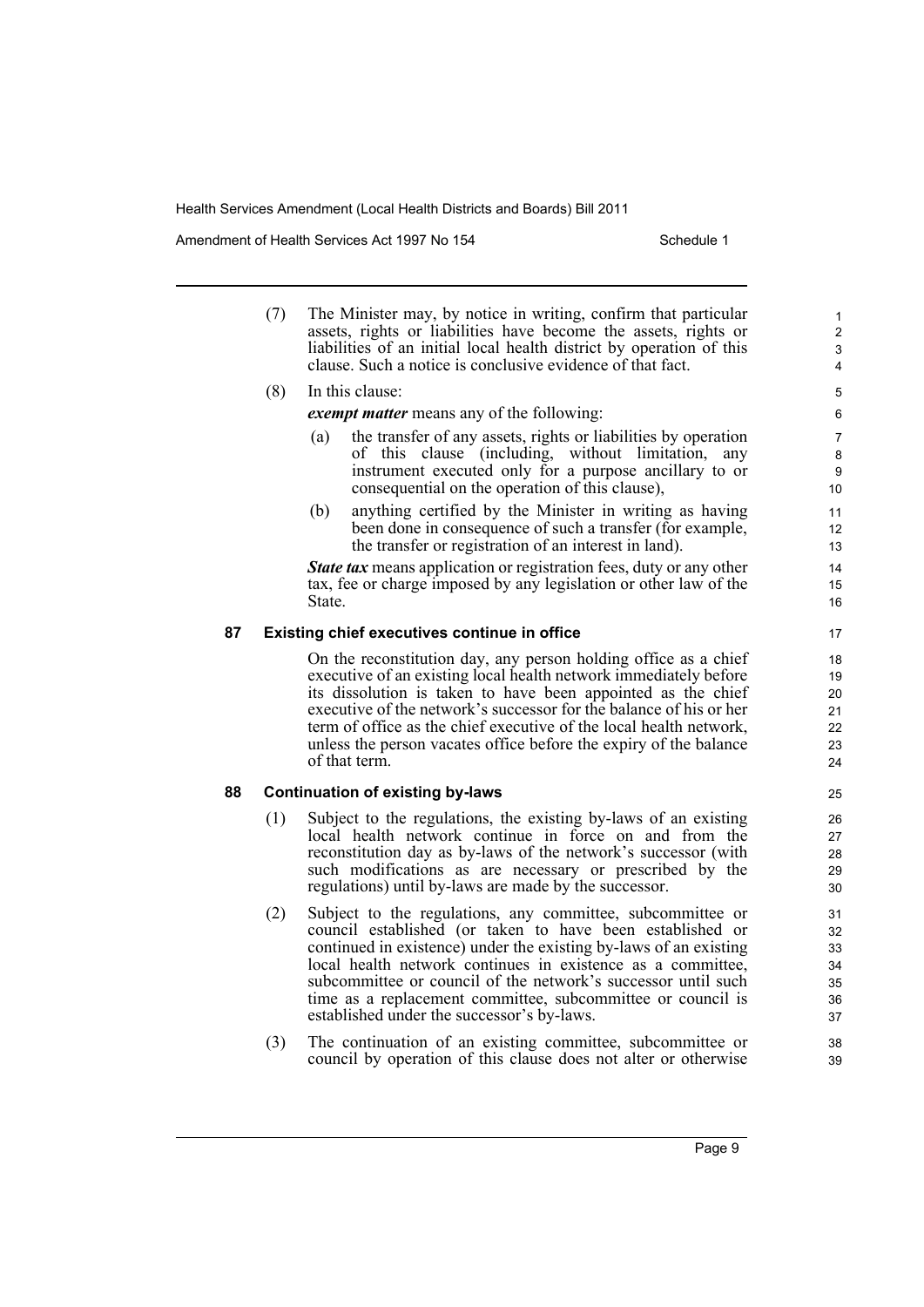Schedule 1 Amendment of Health Services Act 1997 No 154

affect the existing membership or functions of the committee, subcommittee or council.

1  $\overline{2}$ 

#### **89 Continuation of existing approved quality assurance committees**

- (1) Subject to the regulations, each of the committees declared (or taken to have been declared) as an approved quality assurance committee under section 20E of the *Health Administration Act 1982* in relation to any local health network that is in existence immediately before the reconstitution day is taken on and from that day to be an approved quality assurance committee of the network's successor.
- (2) The continuation of an approved quality assurance committee by operation of this clause does not alter or otherwise affect the existing membership or functions of the committee.

#### **90 Updating of references to local health networks and their governing councils**

- (1) Subject to the regulations:
	- (a) a reference in any other Act or instrument made under any other Act or in any instrument of any kind to a local health network constituted under this Act (other than a particular local health network) is to be read on and from the reconstitution day as being a reference to a local health district constituted under this Act, and
	- (b) a reference in any other Act or instrument made under any other Act or in any instrument of any kind to a particular local health network is to be read on and from the reconstitution day as being a reference to the network's successor, and
	- (c) a reference in any other Act or instrument made under any other Act or in any instrument of any kind to a local health network governing council established under this Act (other than a local health network governing council of a particular local health network) is to be read on and from the reconstitution day as being a reference to a local health district board established under this Act, and
	- (d) a reference in any other Act or instrument made under any other Act or in any instrument of any kind to a local health network governing council for a particular local health network is to be read on and from the reconstitution day as being a reference to the local health district board for the network's successor.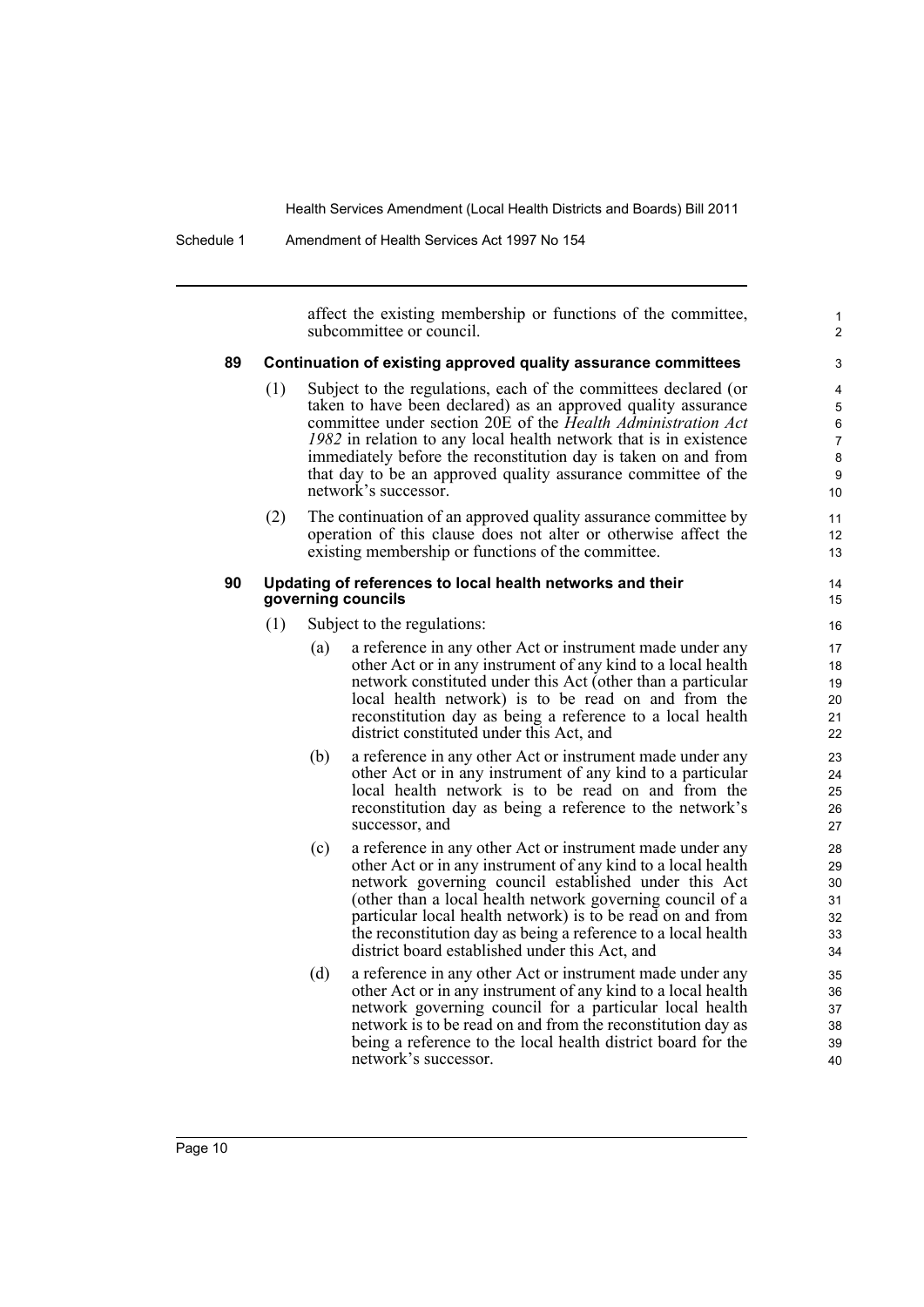Amendment of Health Services Act 1997 No 154 Schedule 1

- (2) Subclause (1) does not apply in relation to clause 38 of the *Children (Criminal Proceedings) Regulation 2005* or such other references as may be prescribed by the regulations. **Division 3 Miscellaneous**
- **91 Change in corporate governance of existing network governed health corporations**

5 6 7

4

1 2 3

- (1) On the conversion day:
	- (a) the governance of each existing network governed health corporation changes to specialty network governance and, accordingly, the corporation becomes a specialty network governed health corporation within the meaning of this Act, and
	- (b) each governing council for an existing network governed health corporation is dissolved, and
	- (c) the members (including chairpersons and deputy chairpersons) of each governing council for an existing network governed health corporation cease to hold office as such, but are eligible (if otherwise qualified) to be appointed as members (including chairpersons and deputy chairpersons) of the boards for specialty network governed health corporations, and
	- (d) any person who ceases to be a member (including a chairperson or deputy chairperson) of a governing council for an existing network governed health corporation because of the operation of this clause is not entitled to any compensation for the loss of that office.
- (2) Without limiting clause 1, the regulations may make provision for or with respect to the re-appointment of existing council members of the SCHN to the new board of the SCHN. **Note.** The SCHN becomes a specialty network governed health corporation on the conversion day by operation of subclause (1) (a).
- (3) Any regulation made for the purposes of subclause (2) has effect despite anything to the contrary in subclause (1) or in Division 2 of Part 2 of Chapter 3 (as applied to specialty network governed health corporations by section 52F), including in relation to the maximum number of members for the board of a specialty network governed health corporation.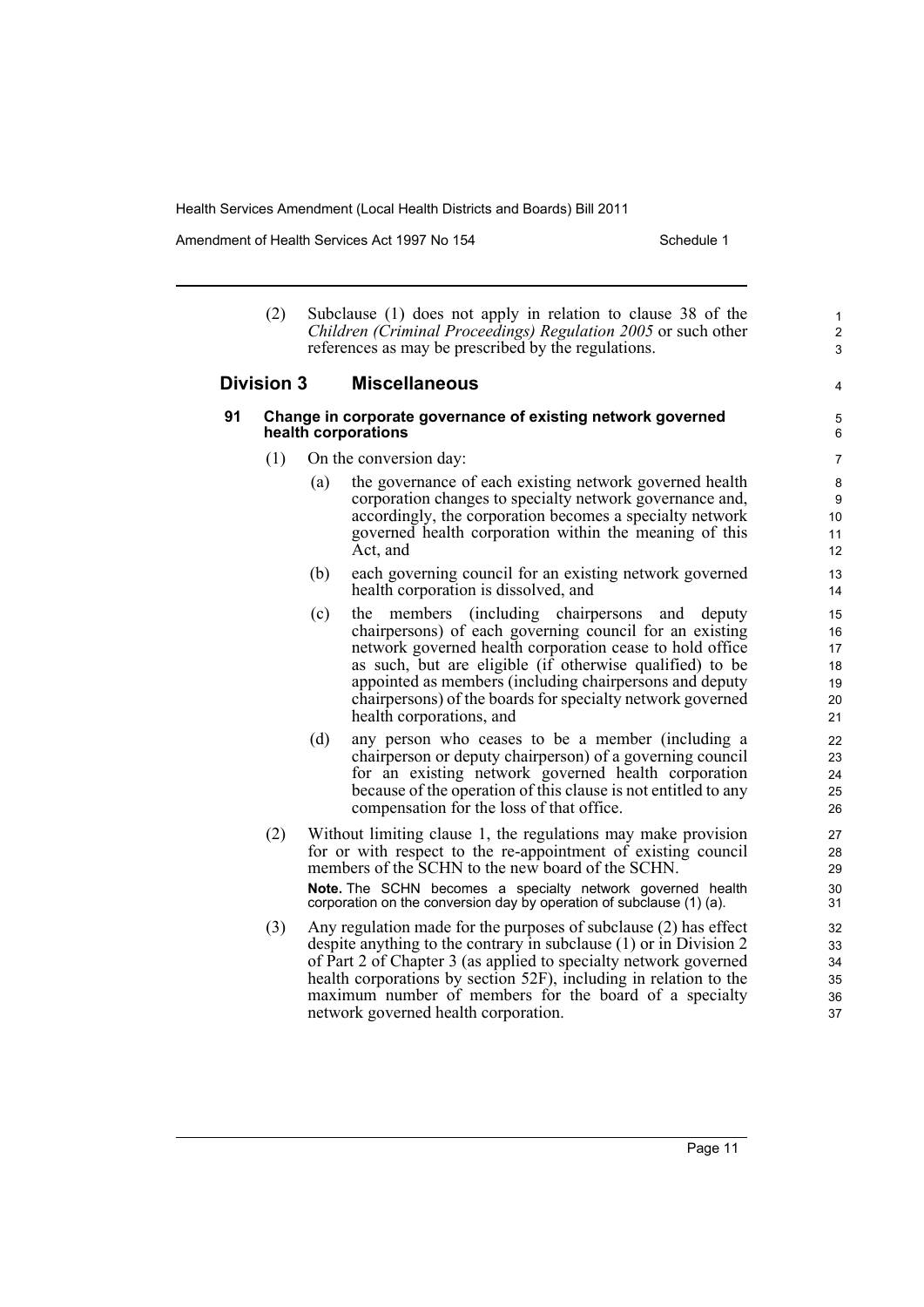|    | (4) |                    | A change in the governance of an existing network governed<br>health corporation that is effected by operation of this clause does<br>not operate:                                                                                                                                                            | 1<br>2<br>3                      |
|----|-----|--------------------|---------------------------------------------------------------------------------------------------------------------------------------------------------------------------------------------------------------------------------------------------------------------------------------------------------------|----------------------------------|
|    |     | (a)                | to create a new legal entity, or                                                                                                                                                                                                                                                                              | 4                                |
|    |     | (b)                | to prejudice or affect the identity of the body corporate<br>constituted as the health corporation or its continuity as a<br>body corporate, or                                                                                                                                                               | 5<br>$\,6\,$<br>7                |
|    |     | (c)                | to affect the property, or the rights or obligations, of the<br>health corporation, or                                                                                                                                                                                                                        | 8<br>9                           |
|    |     | (d)                | to render defective any legal proceedings by or against the<br>health corporation, or                                                                                                                                                                                                                         | 10<br>11                         |
|    |     | (e)                | to affect the appointment of the chief executive of the<br>health corporation.                                                                                                                                                                                                                                | 12<br>13                         |
|    | (5) |                    | In this clause:                                                                                                                                                                                                                                                                                               | 14                               |
|    |     |                    | <i>conversion day</i> means the day on which Schedule 1.1 [3] to the<br>amending Act commences.                                                                                                                                                                                                               | 15<br>16                         |
|    |     |                    | <i>existing council member</i> of the SCHN means a person who is a<br>member (including the chairperson or deputy chairperson) of the<br>governing council of the SCHN immediately before the<br>conversion day.                                                                                              | 17<br>18<br>19<br>20             |
|    |     |                    | <b>SCHN</b> means the statutory health corporation with the corporate<br>name "The Sydney Children's Hospitals Network (Randwick<br>and Westmead) (incorporating The Royal Alexandra Hospital for<br>Children)".                                                                                              | 21<br>22<br>23<br>24             |
| 92 |     |                    | Status of local health districts and specialty network governed<br>health corporations for purposes of NHHN Agreement                                                                                                                                                                                         | 25<br>26                         |
|    |     |                    | It is declared that each local health district and specialty network<br>governed health corporation constituted under this Act is<br>intended to operate as a local hospital network of the kind<br>referred to in the NHHN Agreement.                                                                        | 27<br>28<br>29<br>30             |
| 93 |     | <b>Regulations</b> |                                                                                                                                                                                                                                                                                                               | 31                               |
|    |     |                    | Without limiting clause 1, the regulations may make provision<br>for or with respect to the following:                                                                                                                                                                                                        | 32<br>33                         |
|    |     | (a)                | the updating of references in any other Acts or instruments<br>made under any other Acts or in any instruments of any<br>kind to local health networks, local health network<br>governing councils, network governed health corporations<br>or governing councils of network governed health<br>corporations, | 34<br>35<br>36<br>37<br>38<br>39 |

**93 Regulations**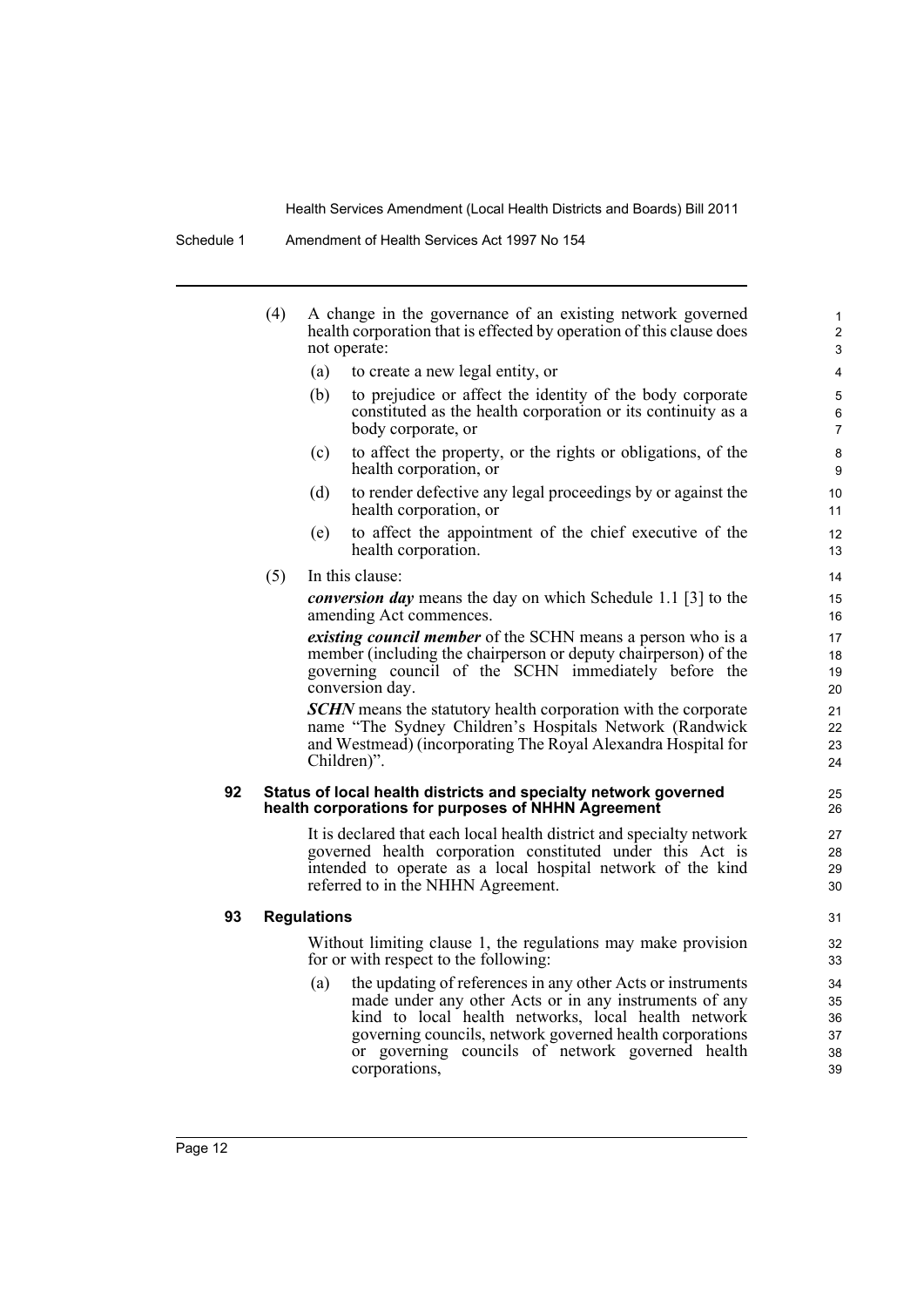governed health corporations" or "network

network's district's

governance")

Amendment of Health Services Act 1997 No 154 Schedule 1

 $[11]$ 

|     | (b)                           | the application (whether with or without modifications) of<br>the by-laws of existing local health networks to local<br>health districts,                                                                                                                                                                                         |                     | $\mathbf{1}$<br>$\overline{2}$<br>$\mathfrak{S}$             |
|-----|-------------------------------|-----------------------------------------------------------------------------------------------------------------------------------------------------------------------------------------------------------------------------------------------------------------------------------------------------------------------------------|---------------------|--------------------------------------------------------------|
|     | (c)                           | the continuation of committees declared (or taken to have<br>been declared) as approved quality assurance committees<br>under section 20E of the Health Administration Act 1982<br>and of committees, subcommittees and councils<br>established (or taken to be established or continued in<br>existence) under existing by-laws. |                     | 4<br>$\sqrt{5}$<br>$\,6\,$<br>$\overline{7}$<br>$\bf 8$<br>9 |
| 11] | <b>Dictionary</b>             |                                                                                                                                                                                                                                                                                                                                   |                     | 10 <sup>1</sup>                                              |
|     |                               | Omit the definitions of local health network, local health network governing<br>council and network governed health corporation from Part 1.                                                                                                                                                                                      |                     | 11<br>12                                                     |
|     | Insert in alphabetical order: |                                                                                                                                                                                                                                                                                                                                   |                     | 13                                                           |
|     |                               | <i>local health district</i> —see section 8.                                                                                                                                                                                                                                                                                      |                     | 14                                                           |
|     |                               | <b>local health district board</b> means a local health district board for<br>a local health district established under section 26.                                                                                                                                                                                               |                     | 15<br>16                                                     |
|     |                               | specialty network governed health corporation means a<br>statutory health corporation that, as specified in Schedule 2, is<br>specialty network governed.                                                                                                                                                                         |                     | 17<br>18<br>19                                               |
| 1.2 | amendments                    | Related amendments updating references and other minor                                                                                                                                                                                                                                                                            |                     | 20<br>21                                                     |
| [1] |                               | The whole Act (except sections 4 (a) and (c1), 41 and 62B, Schedules 2,<br>6 and 7 and the definition of "NHHN Agreement" in Part 1 of the<br>Dictionary and except as otherwise amended by this Act)                                                                                                                             |                     | 22<br>23<br>24                                               |
|     | of capitalisation.            | Omit each term or expression specified in Column 1 of the following Table<br>wherever occurring (including definitions, headings and notes) and regardless                                                                                                                                                                        |                     | 25<br>26<br>27                                               |
|     |                               | Insert instead the term or expression specified in Column 2 opposite the term<br>or expression specified in Column 1 with capitalisation that corresponds to<br>that of the omitted term or expression:                                                                                                                           |                     | 28<br>29<br>30                                               |
|     | <b>Table</b>                  |                                                                                                                                                                                                                                                                                                                                   |                     | 31                                                           |
|     | Column 1                      |                                                                                                                                                                                                                                                                                                                                   | Column <sub>2</sub> |                                                              |
|     |                               | network (except when occurring in the expression<br>"network governed health corporation", "network                                                                                                                                                                                                                               | district            |                                                              |

Page 13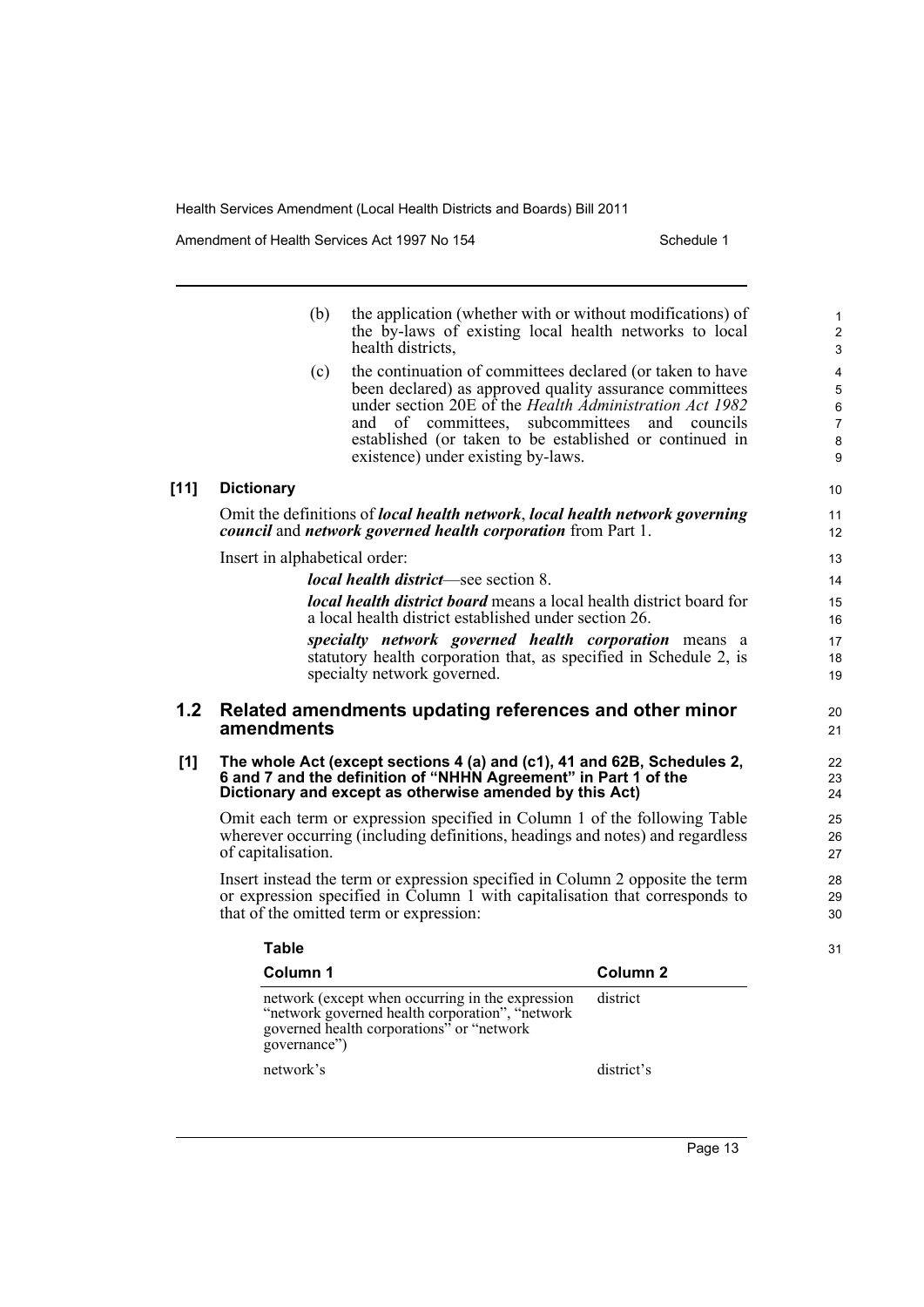Schedule 1 Amendment of Health Services Act 1997 No 154

|     | Column 1                                                                                                                                              | Column <sub>2</sub>                                  |             |
|-----|-------------------------------------------------------------------------------------------------------------------------------------------------------|------------------------------------------------------|-------------|
|     | networks                                                                                                                                              | districts                                            |             |
|     | governing council                                                                                                                                     | board                                                |             |
|     | governing councils                                                                                                                                    | boards                                               |             |
|     | network governed health corporation                                                                                                                   | specialty network<br>governed health<br>corporation  |             |
|     | network governed health corporations                                                                                                                  | specialty network<br>governed health<br>corporations |             |
| [2] | <b>Section 4 Objects of Act</b>                                                                                                                       |                                                      | 1           |
|     | Omit "local health networks" from section 4 (a).                                                                                                      |                                                      | 2           |
|     | Insert instead "local health districts".                                                                                                              |                                                      | 3           |
| [3] | Section 30 Combined management or assistance in management of<br>public hospitals, health institutions, health services or health support<br>services |                                                      | 4<br>5<br>6 |
|     | Omit "non-area" wherever occurring in section $30(1)$ , $(2)$ and $(4)$ .                                                                             |                                                      | 7           |
|     | Insert instead "non-district".                                                                                                                        |                                                      | 8           |
| [4] | Section 30 (5), definition of "non-area health organisation"                                                                                          |                                                      | 9           |
|     | Omit "non-area". Insert instead "non-district".                                                                                                       |                                                      | 10          |
| [5] | Section 133B Personal liability of members of boards of statutory health<br>organisations                                                             |                                                      | 11<br>12    |
|     | Omit "or governing council" wherever occurring in section 133B (b) and (c).                                                                           |                                                      | 13          |
| [6] | Section 133B (d)                                                                                                                                      |                                                      | 14          |
|     | Omit "organisation, board or governing council".                                                                                                      |                                                      | 15          |
|     | Insert instead "organisation or board".                                                                                                               |                                                      | 16          |
| [7] | Section 136 Proof of certain matters not required                                                                                                     |                                                      | 17          |
|     | Omit "board, governing council or governing body" wherever occurring.                                                                                 |                                                      | 18          |
|     | Insert instead "board or governing body".                                                                                                             |                                                      | 19          |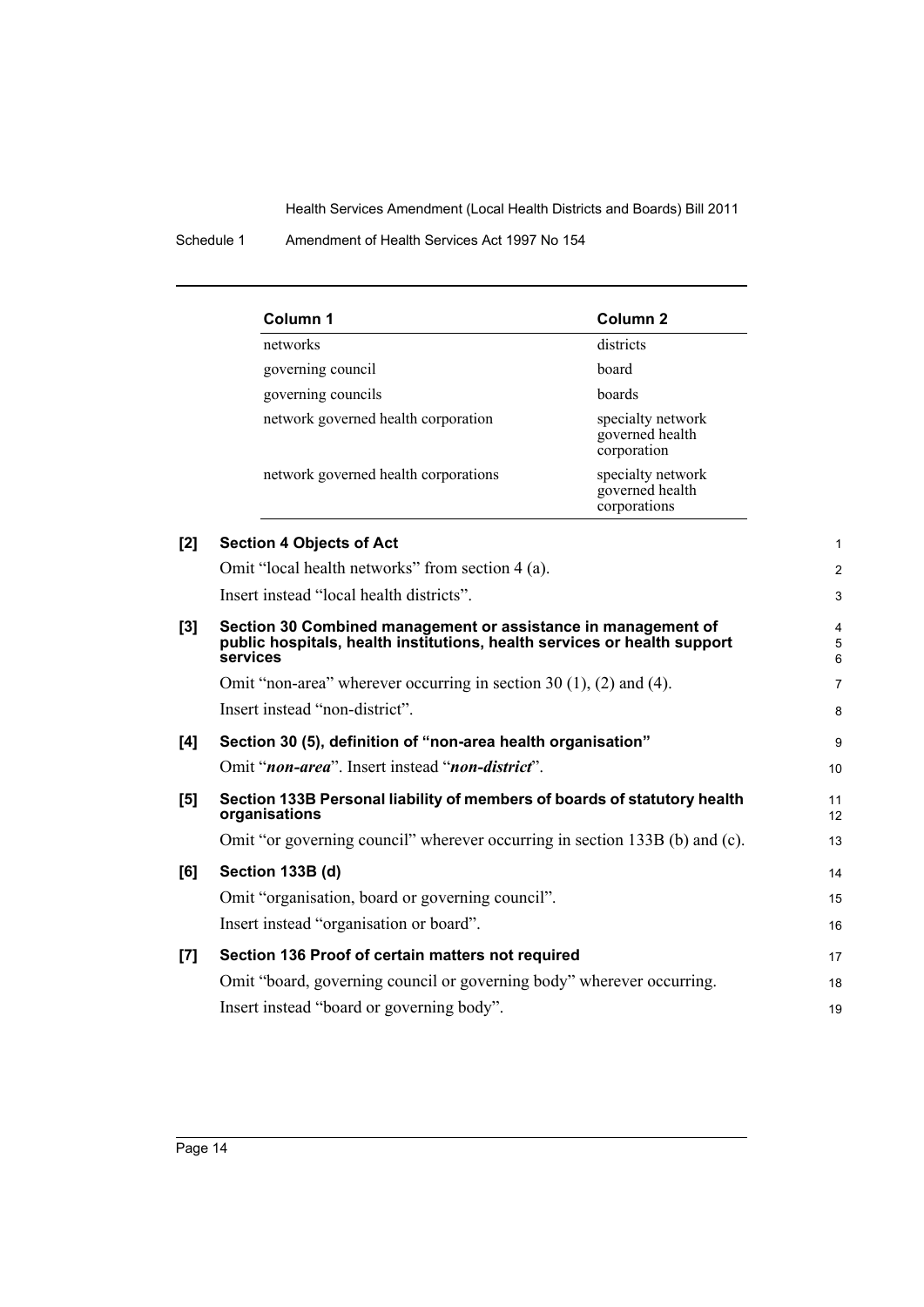Amendment of Health Services Act 1997 No 154 Schedule 1

| [8]    | <b>Section 140 Regulations</b>       |                                                                                                                                                                                                                                                                                                                                                                                                                                                                   | 1                                     |
|--------|--------------------------------------|-------------------------------------------------------------------------------------------------------------------------------------------------------------------------------------------------------------------------------------------------------------------------------------------------------------------------------------------------------------------------------------------------------------------------------------------------------------------|---------------------------------------|
|        | Insert after section $140(2)$ (m):   |                                                                                                                                                                                                                                                                                                                                                                                                                                                                   | $\overline{\mathbf{c}}$               |
|        | (n)                                  | the updating of any reference in any Act, in any instrument<br>made under any Act or in any document of any kind to any<br>public health organisation (or to any officer, body or<br>function of the organisation) that is (or will become) out of<br>date or otherwise incorrect because of the dissolution,<br>amalgamation, change in governance or renaming of the<br>organisation or the transfer of any of its functions, assets,<br>rights or liabilities. | 3<br>4<br>5<br>6<br>7<br>8<br>9<br>10 |
| [9]    | name or nature of governance         | Schedule 4 Transfers, dissolutions, amalgamations and changes of                                                                                                                                                                                                                                                                                                                                                                                                  | 11<br>12                              |
|        |                                      | Omit "or governing council of the corporation (as the case requires)" wherever<br>occurring in clause $4(1)(b)$ and $(2)(b)$ .                                                                                                                                                                                                                                                                                                                                    | 13<br>14                              |
|        | Insert instead "of the corporation". |                                                                                                                                                                                                                                                                                                                                                                                                                                                                   | 15                                    |
| $[10]$ | Schedule 4, clause 4 (3) (b)         |                                                                                                                                                                                                                                                                                                                                                                                                                                                                   | 16                                    |
|        |                                      | Omit "or the governing council of a network governed health corporation".<br>Insert instead "or a specialty network governed health corporation".                                                                                                                                                                                                                                                                                                                 | 17<br>18                              |
| $[11]$ |                                      | Schedule 4, clauses 4 (3) (b) (i), (4A) and (4B) and 16 (1)                                                                                                                                                                                                                                                                                                                                                                                                       | 19                                    |
|        |                                      | Omit "or governing council" wherever occurring.                                                                                                                                                                                                                                                                                                                                                                                                                   | 20                                    |
| $[12]$ |                                      | Schedule 4, clause 4 (4A) and (4B)                                                                                                                                                                                                                                                                                                                                                                                                                                | 21                                    |
|        |                                      | Insert "specialty" before "network governance" wherever occurring.                                                                                                                                                                                                                                                                                                                                                                                                | 22                                    |
| $[13]$ | Schedule 4, clause 10 (1) (e)        |                                                                                                                                                                                                                                                                                                                                                                                                                                                                   | 23                                    |
|        | occurring.                           | Insert "subject to the regulations," before "a reference" where firstly                                                                                                                                                                                                                                                                                                                                                                                           | 24<br>25                              |
| $[14]$ | <b>Dictionary</b>                    |                                                                                                                                                                                                                                                                                                                                                                                                                                                                   | 26                                    |
|        | <i>Agreement</i> in Part 1.          | Insert ", and includes any agreement that replaces or supersedes that<br>Agreement" after "in force from time to time" in the definition of NHHN                                                                                                                                                                                                                                                                                                                  | 27<br>28<br>29                        |
|        |                                      |                                                                                                                                                                                                                                                                                                                                                                                                                                                                   |                                       |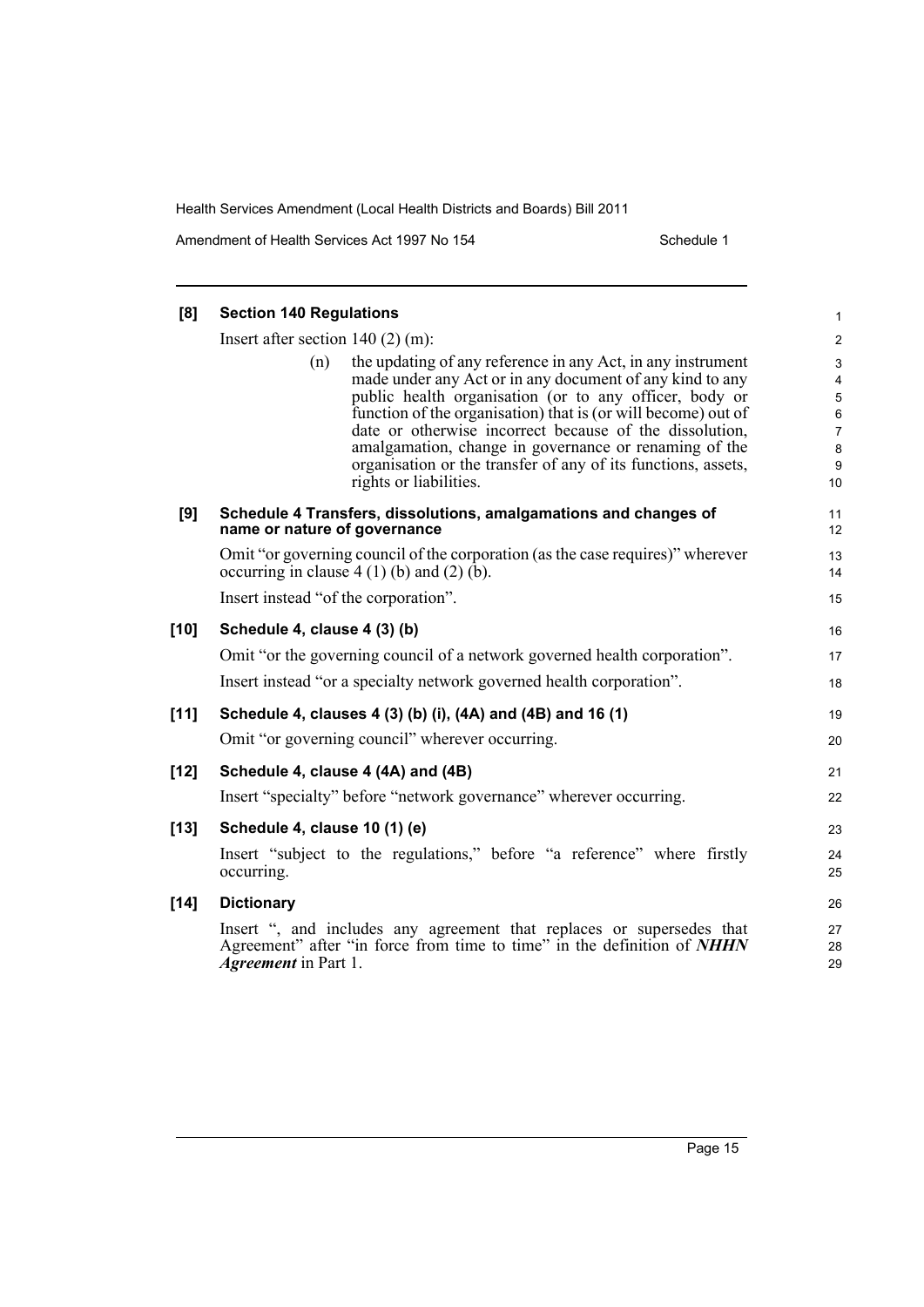1 2

<span id="page-19-0"></span>

| <b>Schedule 2</b> | <b>Consequential amendment of other Acts</b> |
|-------------------|----------------------------------------------|
|                   | and statutory rules                          |

| 2.1           | Adoption Act 2000 No 75                                                                        | 3              |
|---------------|------------------------------------------------------------------------------------------------|----------------|
| [1]           | <b>Dictionary</b>                                                                              | $\overline{4}$ |
|               | Omit "network" and "the service" from paragraph (b) of the definition of<br>designated person. | 5<br>6         |
|               | Insert instead "district" and "the district", respectively.                                    | $\overline{7}$ |
| [2]           | Dictionary, definition of "hospital"                                                           | 8              |
|               | Omit "network" from paragraph (a) of the definition. Insert instead "district".                | 9              |
| $2.2^{\circ}$ | <b>Carers (Recognition) Act 2010 No 20</b>                                                     | 10             |
|               | <b>Section 4 Definitions</b>                                                                   | 11             |
|               | Omit "network" from paragraph (b) of the definition of <i>public sector agency</i> .           | 12             |
|               | Insert instead "district".                                                                     | 13             |
| 2.3           | <b>Centenary Institute of Cancer Medicine and Cell Biology Act</b><br>1985 No 192              | 14<br>15       |
|               | <b>Section 7 Constitution of the Board</b>                                                     | 16             |
|               | Omit "Central Sydney Area Health Service" from section 7(3)(c).                                | 17             |
|               | Insert instead "Sydney Local Health District".                                                 | 18             |
| 2.4           | <b>Child Protection (Offenders Registration) Act 2000 No 42</b>                                | 19             |
|               | <b>Schedule 1 Scheduled agencies</b>                                                           | 20             |
|               | Omit "network" from the matter relating to a local health network.                             | 21             |
|               | Insert instead "district".                                                                     | 22             |
| 2.5           | <b>Children and Young Persons (Care and Protection) Act 1998</b><br><b>No 157</b>              | 23<br>24       |
|               | Section 30 Director-General's investigations and assessment                                    | 25             |
|               | Omit "network" from the note to the section. Insert instead "district".                        | 26             |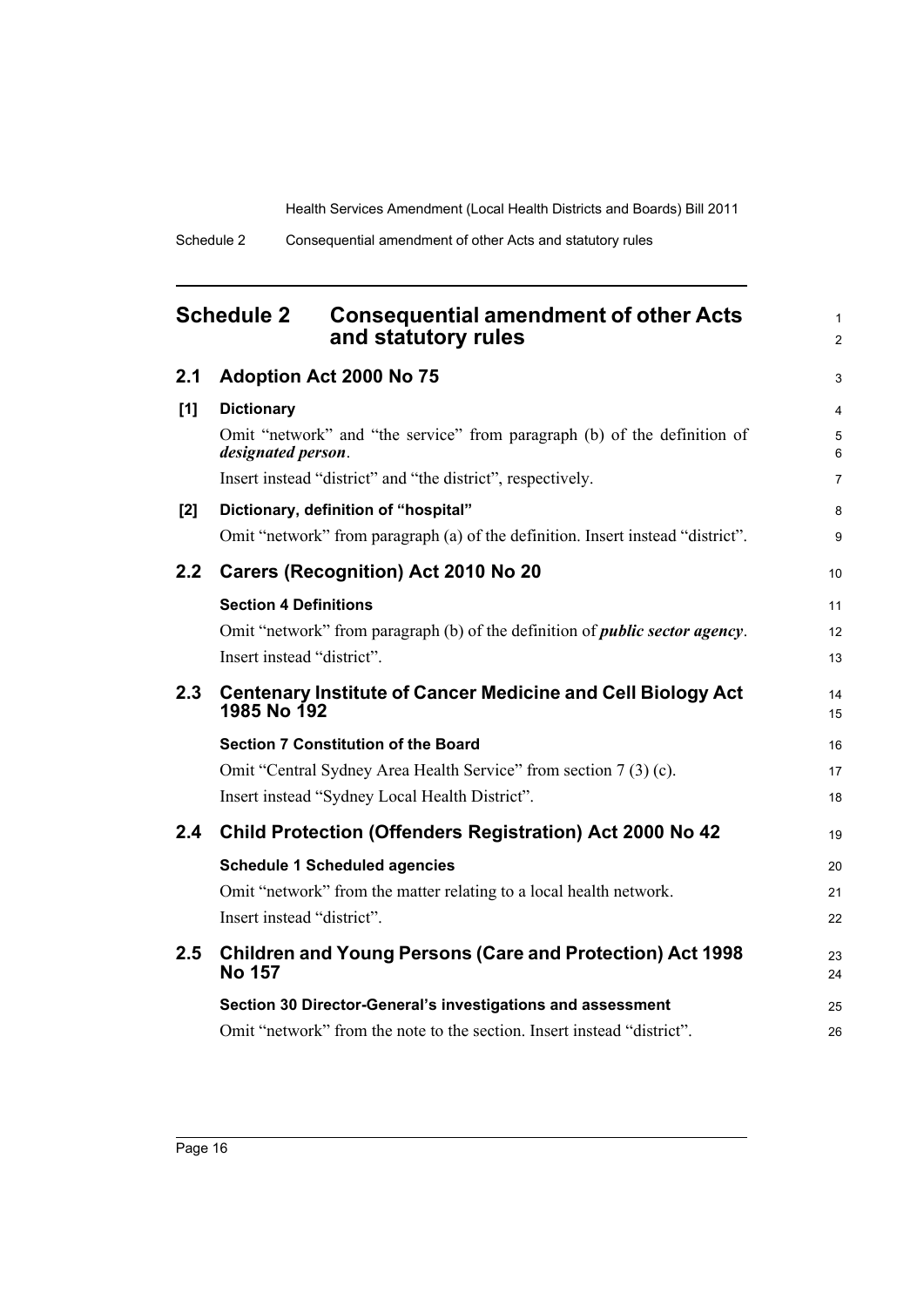Consequential amendment of other Acts and statutory rules Schedule 2

| 2.6 | <b>Children (Criminal Proceedings) Regulation 2005</b>                                                                                                                                                                                                                                                   | $\mathbf{1}$               |
|-----|----------------------------------------------------------------------------------------------------------------------------------------------------------------------------------------------------------------------------------------------------------------------------------------------------------|----------------------------|
| [1] | <b>Clause 21 Constitution of Coordination Groups</b>                                                                                                                                                                                                                                                     | $\overline{2}$             |
|     | Omit "network" wherever occurring in clause 21 (1) (d).                                                                                                                                                                                                                                                  | 3                          |
|     | Insert instead "district".                                                                                                                                                                                                                                                                               | 4                          |
| [2] | <b>Clause 28A Evaluation and monitoring of scheme</b>                                                                                                                                                                                                                                                    | 5                          |
|     | Omit "network" from paragraph (c) of the definition of <i>participating State</i><br><i>agency</i> in clause 28A (2).                                                                                                                                                                                    | 6<br>$\overline{7}$        |
|     | Insert instead "district".                                                                                                                                                                                                                                                                               | 8                          |
| [3] | <b>Clause 38 Savings and transitional provisions</b>                                                                                                                                                                                                                                                     | 9                          |
|     | Insert after clause 38 (2A):                                                                                                                                                                                                                                                                             | 10                         |
|     | The amendment made to clause 21 (1) by the <i>Health Services</i><br>(2B)<br>Amendment (Local Health Districts and Boards) Act 2011 does<br>not affect the continued validity of any nomination made for a<br>local health network under clause 21 (1) (d) before the<br>commencement of that amendment. | 11<br>12<br>13<br>14<br>15 |
| 2.7 | <b>Crimes (Administration of Sentences) Regulation 2008</b>                                                                                                                                                                                                                                              | 16                         |
|     | <b>Clause 206 Provision of information relating to offenders</b>                                                                                                                                                                                                                                         | 17                         |
|     | Omit "network" from clause 206 (1) (a). Insert instead "district".                                                                                                                                                                                                                                       | 18                         |
| 2.8 | <b>Crimes (Forensic Procedures) Regulation 2008</b>                                                                                                                                                                                                                                                      | 19                         |
|     | <b>Clause 6 Responsible persons</b>                                                                                                                                                                                                                                                                      | 20                         |
|     | Omit "Sydney West Area Health Service".                                                                                                                                                                                                                                                                  | 21                         |
|     | Insert instead "Health Reform Transitional Organisation Western".                                                                                                                                                                                                                                        | 22                         |
| 2.9 | <b>Drug Court Regulation 2010</b>                                                                                                                                                                                                                                                                        | 23                         |
| [1] | <b>Clause 10 Provision of information to Drug Court</b>                                                                                                                                                                                                                                                  | 24                         |
|     | Omit "Networks" from clause 10 (1) (a). Insert instead "Districts".                                                                                                                                                                                                                                      | 25                         |
| [2] | Clause 10 (1) (b)                                                                                                                                                                                                                                                                                        | 26                         |
|     | Omit "Northern Sydney and Central Coast Area Health Service".                                                                                                                                                                                                                                            | 27                         |
|     | Insert instead "Health Reform Transitional Organisation Northern".                                                                                                                                                                                                                                       | 28                         |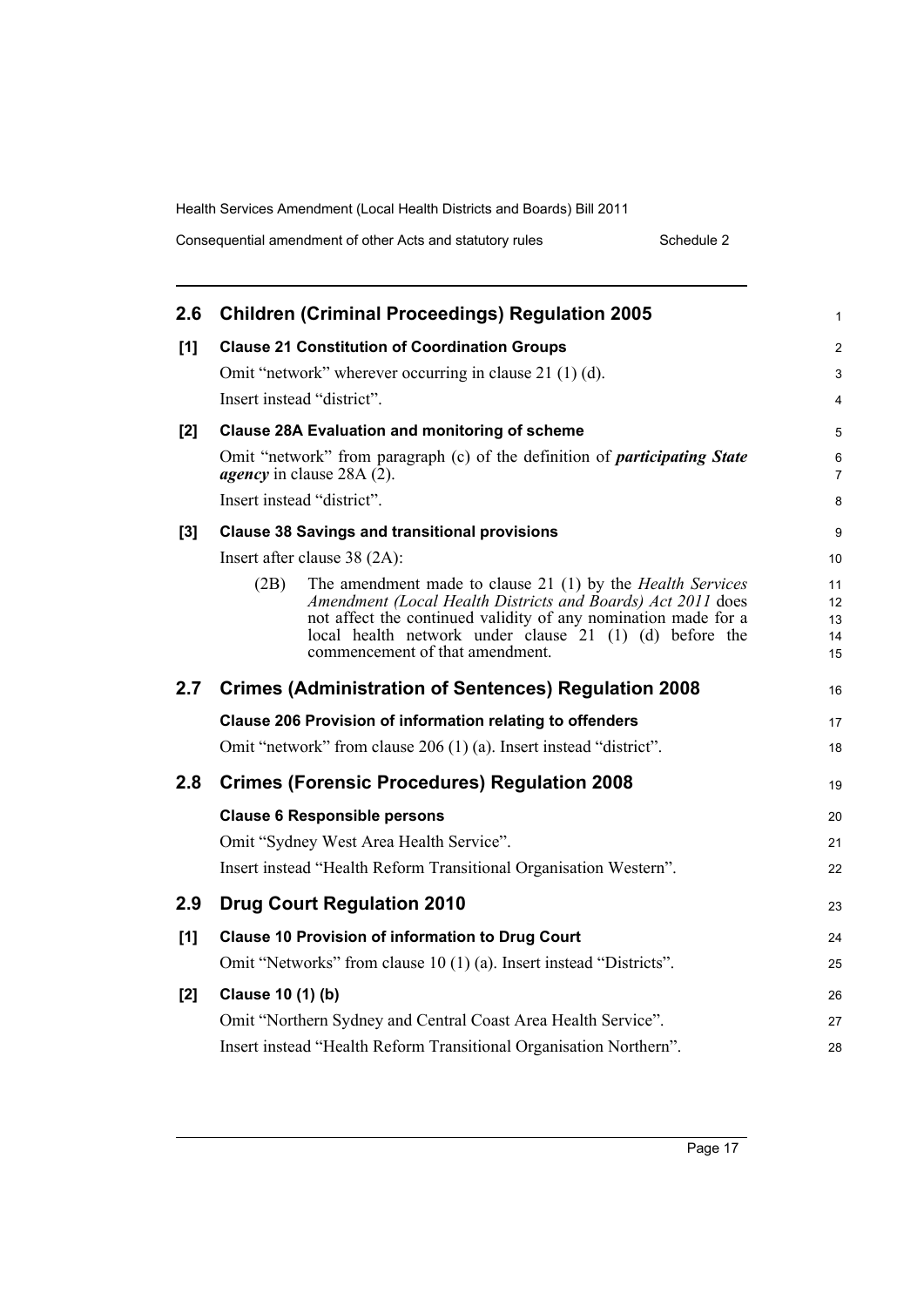|     | 2.10 Gaming Machines Regulation 2010                                                                                  | $\mathbf{1}$   |
|-----|-----------------------------------------------------------------------------------------------------------------------|----------------|
| [1] | <b>Clause 37 Threshold increase applications-consultation requirements</b>                                            | 2              |
|     | Omit "network" from clause 37 (2) (d). Insert instead "district".                                                     | 3              |
| [2] | <b>Clause 41 Consultation and advertising requirements</b>                                                            | 4              |
|     | Omit "network" from clause 41 (2) (b) (ii). Insert instead "district".                                                | 5              |
|     | 2.11 Guardianship Act 1987 No 257                                                                                     | 6              |
| [1] | <b>Section 3 Definitions</b>                                                                                          | $\overline{7}$ |
|     | Omit "network" from paragraph (a) (v) of the definition of <i>exempt premises</i><br>in section $3(1)$ .              | 8<br>9         |
|     | Insert instead "district".                                                                                            | 10             |
| [2] | Section 45AA Tribunal may approve clinical trials                                                                     | 11             |
|     | Omit "network" from paragraph (b) (i) of the definition of <i>ethics committee</i> in<br>section $45AA(5)$ .          | 12<br>13       |
|     | Insert instead "district".                                                                                            | 14             |
|     | 2.12 Health Administration Act 1982 No 135                                                                            | 15             |
| [1] | <b>Section 4 Definitions</b>                                                                                          | 16             |
|     | Omit the definition of <i>local health network</i> from section 4 (1).                                                | 17             |
|     | Insert instead:                                                                                                       | 18             |
|     | <b>local health district</b> means a local health district constituted<br>under the <i>Health Services Act 1997</i> . | 19<br>20       |
| [2] | <b>Section 20L Definitions</b>                                                                                        | 21             |
|     | Omit "network" from paragraph (a) of the definition of <i>relevant</i> health<br>services organisation.               | 22<br>23       |
|     | Insert instead "district".                                                                                            | 24             |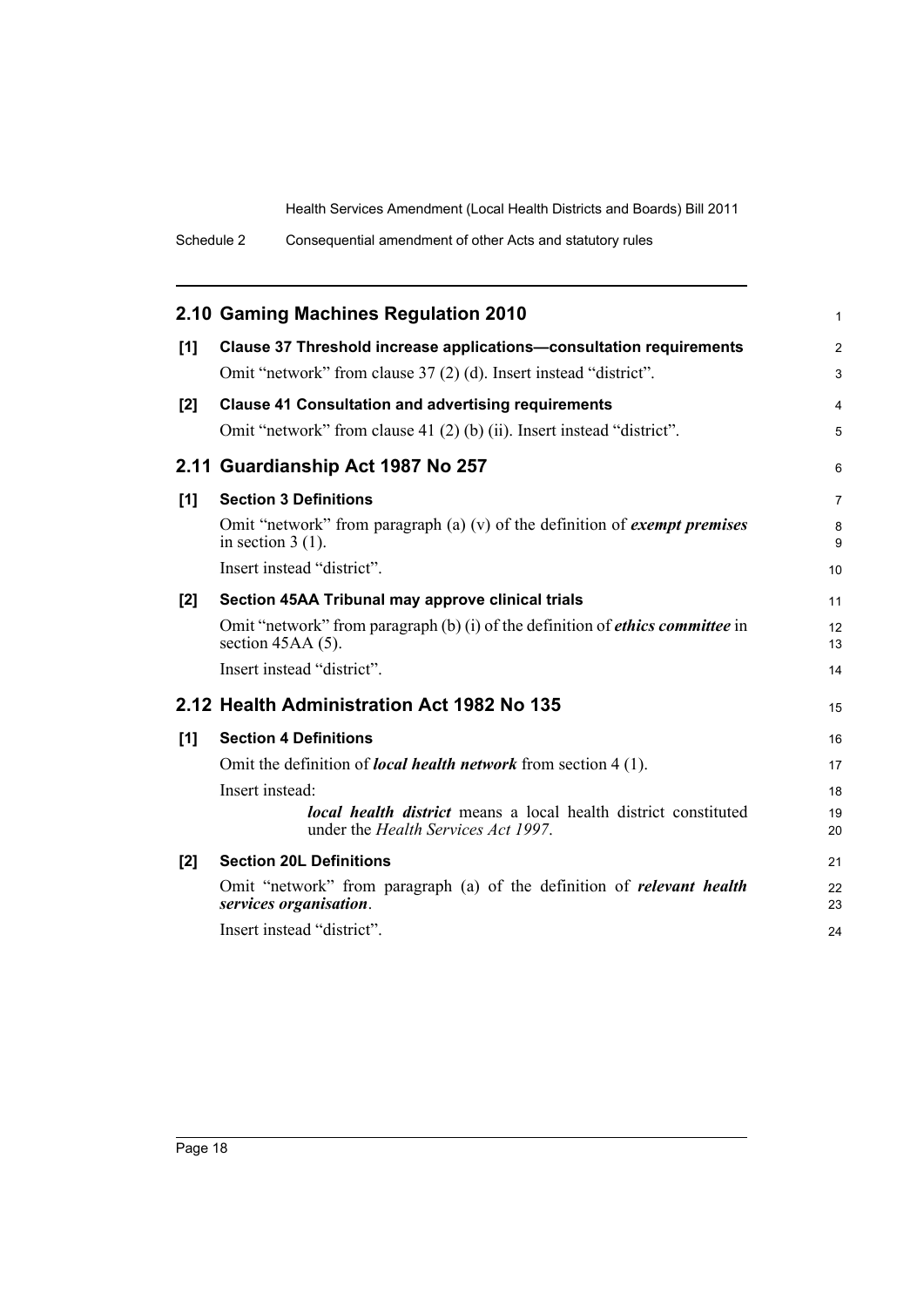Consequential amendment of other Acts and statutory rules Schedule 2

|       | 2.13 Health Practitioner Regulation (Adoption of National Law)<br>Act 2009 No 86                                                                                                                                                                            | $\mathbf{1}$<br>2             |
|-------|-------------------------------------------------------------------------------------------------------------------------------------------------------------------------------------------------------------------------------------------------------------|-------------------------------|
|       | Schedule 1 Modification of Health Practitioner Regulation National Law                                                                                                                                                                                      | 3                             |
|       | Omit "network" wherever occurring in clauses $6(2)$ (i), $7(2)$ (a), $8(2)$ (a) and<br>9 (2) (a) of Schedule 5C of the modifications to the <i>Health Practitioner</i><br>Regulation National Law set out in Schedule 1 [25].<br>Insert instead "district". | 4<br>5<br>6<br>$\overline{7}$ |
|       | 2.14 Health Records and Information Privacy Regulation 2006                                                                                                                                                                                                 | 8                             |
|       | Clause 5 Certain public sector agencies to be treated as a single agency                                                                                                                                                                                    | 9                             |
|       | Omit "networks" from clause 5 (c). Insert instead "districts".                                                                                                                                                                                              | 10                            |
|       | 2.15 Health Services Regulation 2008                                                                                                                                                                                                                        | 11                            |
| [1]   | <b>Clause 12 Local health district descriptions</b>                                                                                                                                                                                                         | 12                            |
|       | Omit "Network" wherever occurring. Insert instead "District".                                                                                                                                                                                               | 13                            |
| $[2]$ | Schedule 1, heading                                                                                                                                                                                                                                         | 14                            |
|       | Omit "network governing councils". Insert instead "district boards".                                                                                                                                                                                        | 15                            |
| $[3]$ | <b>Schedule 1</b>                                                                                                                                                                                                                                           | 16                            |
|       | Omit "network" and "network's" wherever occurring (except as otherwise<br>amended by this Subschedule).                                                                                                                                                     | 17<br>18                      |
|       | Insert instead "district" and "district's", respectively.                                                                                                                                                                                                   | 19                            |
| [4]   | Schedule 1, clause 1                                                                                                                                                                                                                                        | 20                            |
|       | Omit the definition of Governing Council.                                                                                                                                                                                                                   | 21                            |
|       | Insert in alphabetical order:                                                                                                                                                                                                                               | 22                            |
|       | <b>Board</b> means the local health district board for a local health<br>district.                                                                                                                                                                          | 23<br>24                      |
| [5]   | <b>Schedule 1</b>                                                                                                                                                                                                                                           | 25                            |
|       | Omit "Governing Council", "Governing Council's" and "the Council"<br>wherever occurring (except as otherwise amended by this Subschedule).                                                                                                                  | 26<br>27                      |
|       | Insert instead "Board", "Board's" and "the Board", respectively.                                                                                                                                                                                            | 28                            |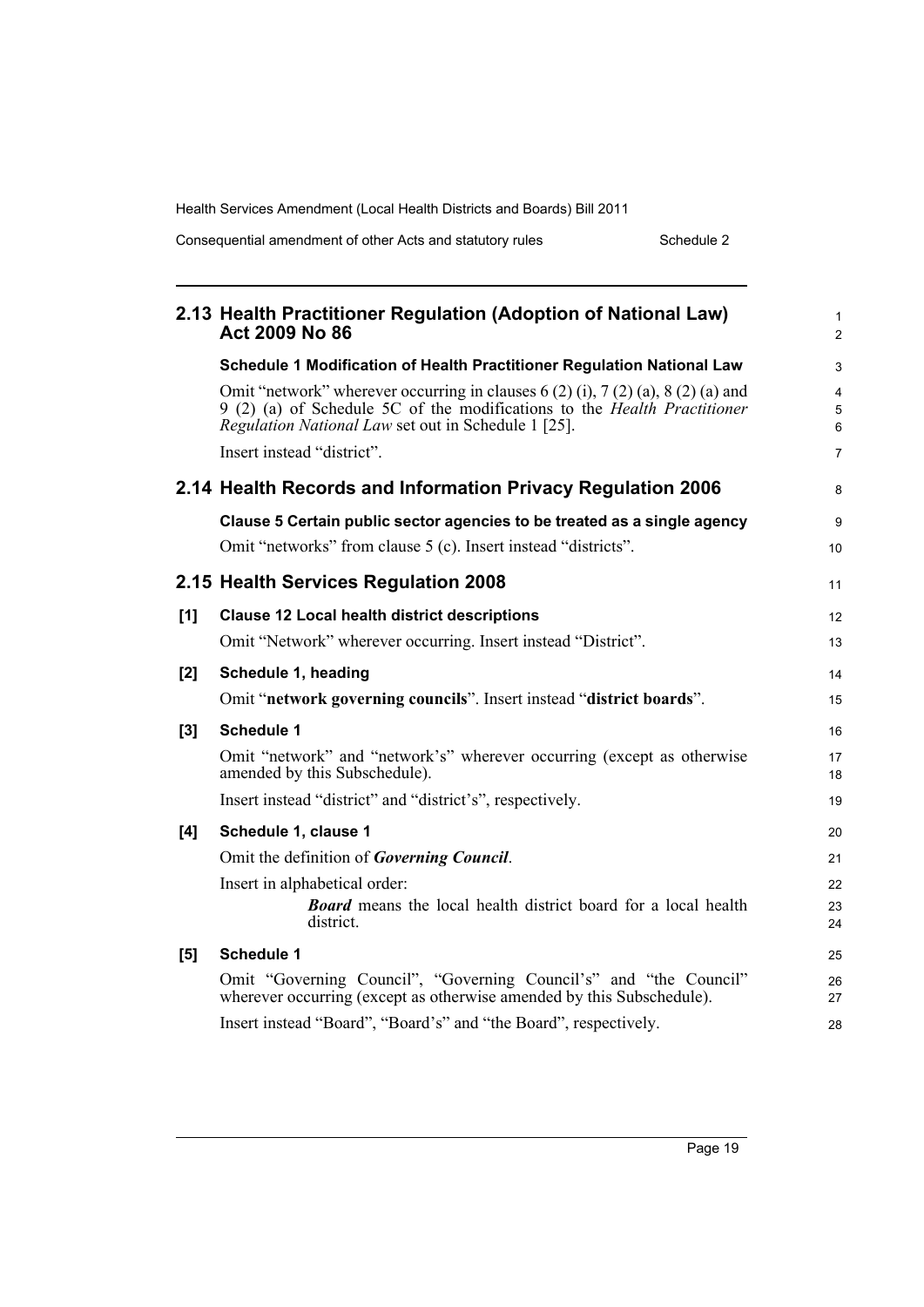| 2.16 Independent Commission Against Corruption Regulation<br>2010                                                    | $\mathbf{1}$<br>$\overline{2}$ |
|----------------------------------------------------------------------------------------------------------------------|--------------------------------|
| <b>Clause 19 Principal officers of public authorities</b>                                                            | 3                              |
| Omit "network" wherever occurring in clause 19 (1) (b).                                                              | 4                              |
| Insert instead "district".                                                                                           | 5                              |
| 2.17 Land Acquisition (Charitable Institutions) Act 1946 No 55                                                       | 6                              |
| <b>Section 2 Definitions</b>                                                                                         | $\overline{7}$                 |
| Omit "network" from paragraph (b) of the definition of <i>Institution</i> in<br>section $2(1)$ .                     | 8<br>9                         |
| Insert instead "district".                                                                                           | 10                             |
| 2.18 Local Government Act 1993 No 30                                                                                 | 11                             |
| Section 556 What land is exempt from all rates, other than water supply<br>special rates and sewerage special rates? | 12<br>13                       |
| Omit "network" from section 556 (1) (k). Insert instead "district".                                                  | 14                             |
| 2.19 Marine Safety Act 1998 No 121                                                                                   | 15                             |
| Schedule 1 Alcohol and drug use-random breath testing and related<br>matters                                         | 16<br>17                       |
| Omit "network" from paragraph (a) of the definition of <b>hospital</b> in clause 1(1).                               | 18                             |
| Insert instead "district".                                                                                           | 19                             |
| 2.20 Mental Health Act 2007 No 8                                                                                     | 20                             |
| Section 162A Tribunal may request information or services from other<br>agencies                                     | 21<br>22                       |
| Omit "network" from section 162A (1). Insert instead "district".                                                     | 23                             |
| 2.21 Mental Health (Forensic Provisions) Act 1990 No 10                                                              | 24                             |
| Section 76J Exchange of information                                                                                  | 25                             |
| Omit "network" from paragraph (a) of the definition of <b>associated agency</b> in<br>section $76J(6)$ .             | 26<br>27                       |
| Insert instead "district".                                                                                           | 28                             |
|                                                                                                                      |                                |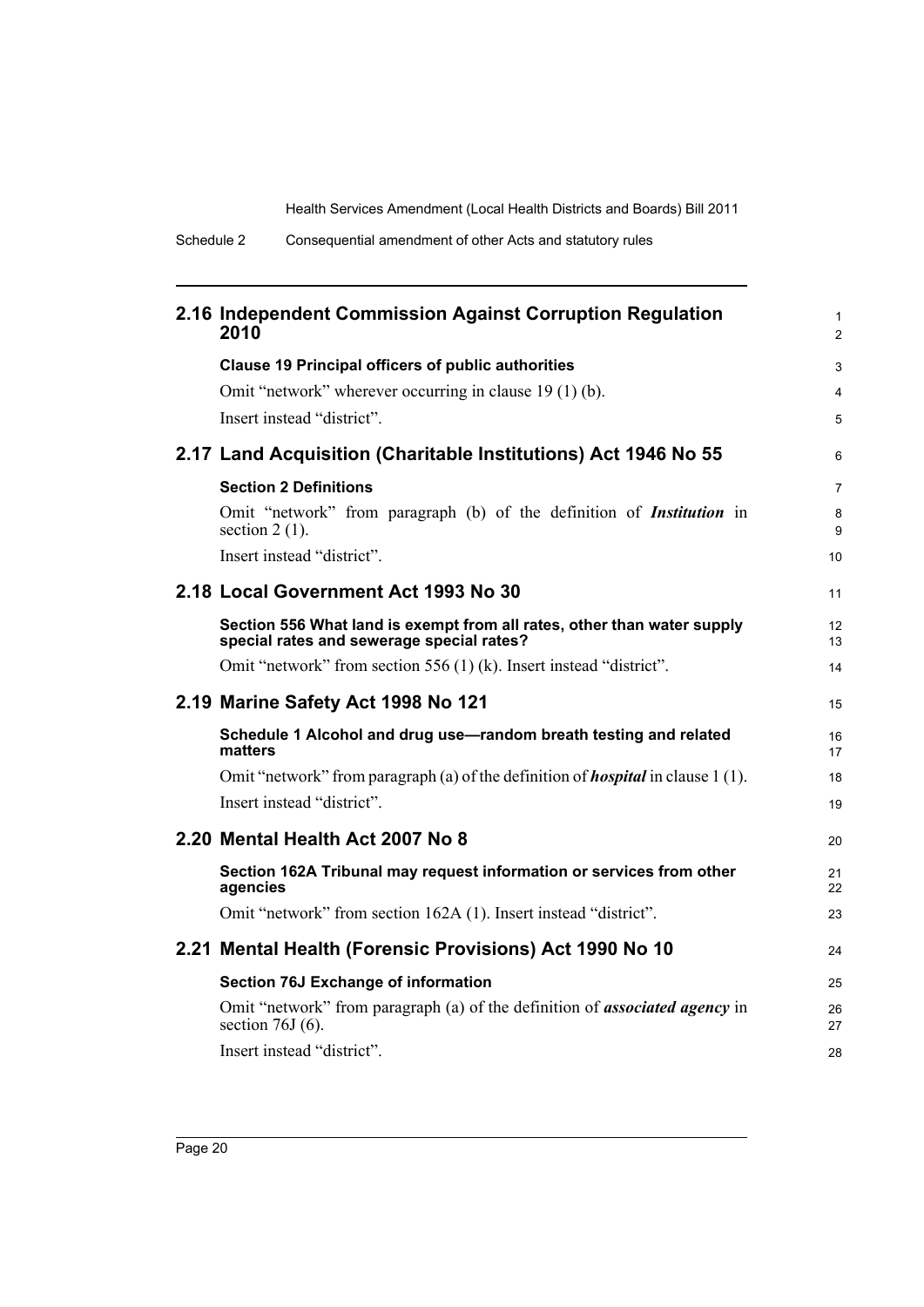| Consequential amendment of other Acts and statutory rules | Schedule 2 |
|-----------------------------------------------------------|------------|
|-----------------------------------------------------------|------------|

| 2.22 Motor Accidents Act 1988 No 102                                                                                            | 1              |
|---------------------------------------------------------------------------------------------------------------------------------|----------------|
| <b>Section 39A Definitions</b>                                                                                                  | $\overline{c}$ |
| Omit "network" from paragraph (a) of the definition of <i>public hospital</i> in<br>section $39A(1)$ .                          | 3<br>4         |
| Insert instead "district".                                                                                                      | 5              |
| 2.23 Motor Vehicles (Third Party Insurance) Act 1942 No 15                                                                      | 6              |
| <b>Section 24 Interpretation</b>                                                                                                | 7              |
| Omit "network" from paragraph (a) of the definition of <b>Public hospital</b> in<br>section $24(1)$ .                           | 8<br>9         |
| Insert instead "district".                                                                                                      | 10             |
| 2.24 Occupational Health and Safety Act 2000 No 40                                                                              | 11             |
| Section 123 Proceedings against successors of government<br>corporations                                                        | 12<br>13       |
| Omit "network" from section 123 (1) (c). Insert instead "district".                                                             | 14             |
| 2.25 Ombudsman Act 1974 No 68                                                                                                   | 15             |
| <b>Section 25A Definitions</b>                                                                                                  | 16             |
| Omit "network" from paragraph (b) of the definition of <i>designated</i><br><i>government agency</i> in section 25A (1).        | 17<br>18       |
| Insert instead "district".                                                                                                      | 19             |
| 2.26 Passenger Transport (Drug and Alcohol Testing) Regulation<br>2010                                                          | 20<br>21       |
| <b>Clause 3 Definitions</b>                                                                                                     | 22             |
| Omit "Sydney West Area Health Service" from paragraph (a) of the definition<br>of <i>approved laboratory</i> in clause $3(1)$ . | 23<br>24       |
| Insert instead "Health Reform Transitional Organisation Western".                                                               | 25             |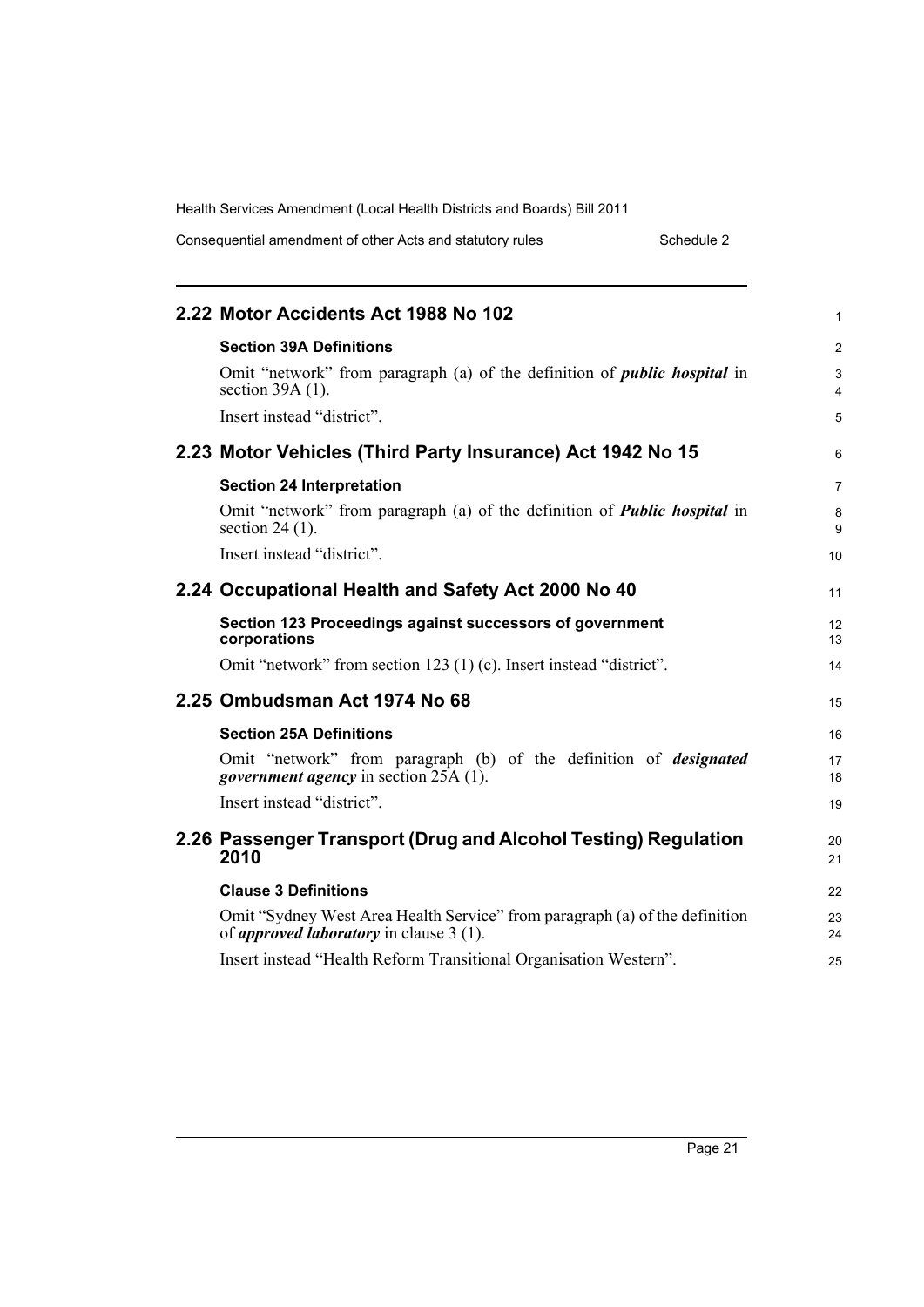|     | 2.27 Payroll Tax Act 2007 No 21                                                                                                                 | $\mathbf{1}$                 |
|-----|-------------------------------------------------------------------------------------------------------------------------------------------------|------------------------------|
|     | <b>Schedule 2 NSW specific provisions</b>                                                                                                       | 2                            |
|     | Omit "networks" and "network" wherever occurring in clause 8 (including the<br>heading).                                                        | 3<br>$\overline{\mathbf{4}}$ |
|     | Insert instead "districts" and "district", respectively.                                                                                        | 5                            |
|     | 2.28 Public Authorities (Financial Arrangements) Regulation<br>2005                                                                             | 6<br>$\overline{7}$          |
| [1] | Schedule 1 Definitions of "authority" and "controlled entity"                                                                                   | 8                            |
|     | Omit "network" from the matter relating to a local health network in Part 1.                                                                    | 9                            |
|     | Insert instead "district".                                                                                                                      | 10                           |
| [2] | Schedule 2 Authorities having Part 2 investment powers                                                                                          | 11                           |
|     | Omit "Northern Sydney and Central Coast Area Health Service", "Sydney<br>South West Area Health Service" and "Sydney West Area Health Service". | 12<br>13                     |
|     | Insert in alphabetical order:                                                                                                                   | 14                           |
|     | Central Coast Local Health District                                                                                                             | 15                           |
|     | Nepean Blue Mountains Local Health District                                                                                                     | 16                           |
|     | Northern Sydney Local Health District                                                                                                           | 17                           |
|     | South Western Sydney Local Health District                                                                                                      | 18                           |
|     | <b>Sydney Local Health District</b>                                                                                                             | 19                           |
|     | Western Sydney Local Health District                                                                                                            | 20                           |
|     | 2.29 Public Finance and Audit Regulation 2010                                                                                                   | 21                           |
|     | <b>Schedule 1 Prescribed audits</b>                                                                                                             | 22                           |
|     | Omit "networks" from item 19B in Part 1. Insert instead "districts".                                                                            | 23                           |
|     | 2.30 Public Sector Employment and Management (Goods and<br><b>Services) Regulation 2010</b>                                                     | 24<br>25                     |
|     | Clause 9 Board may arrange supply or disposal for other public bodies                                                                           | 26                           |
|     | Omit "network" from paragraph (b) of the definition of <i>public body</i> in<br>clause $9(5)$ .                                                 | 27<br>28                     |
|     | Insert instead "district".                                                                                                                      | 29                           |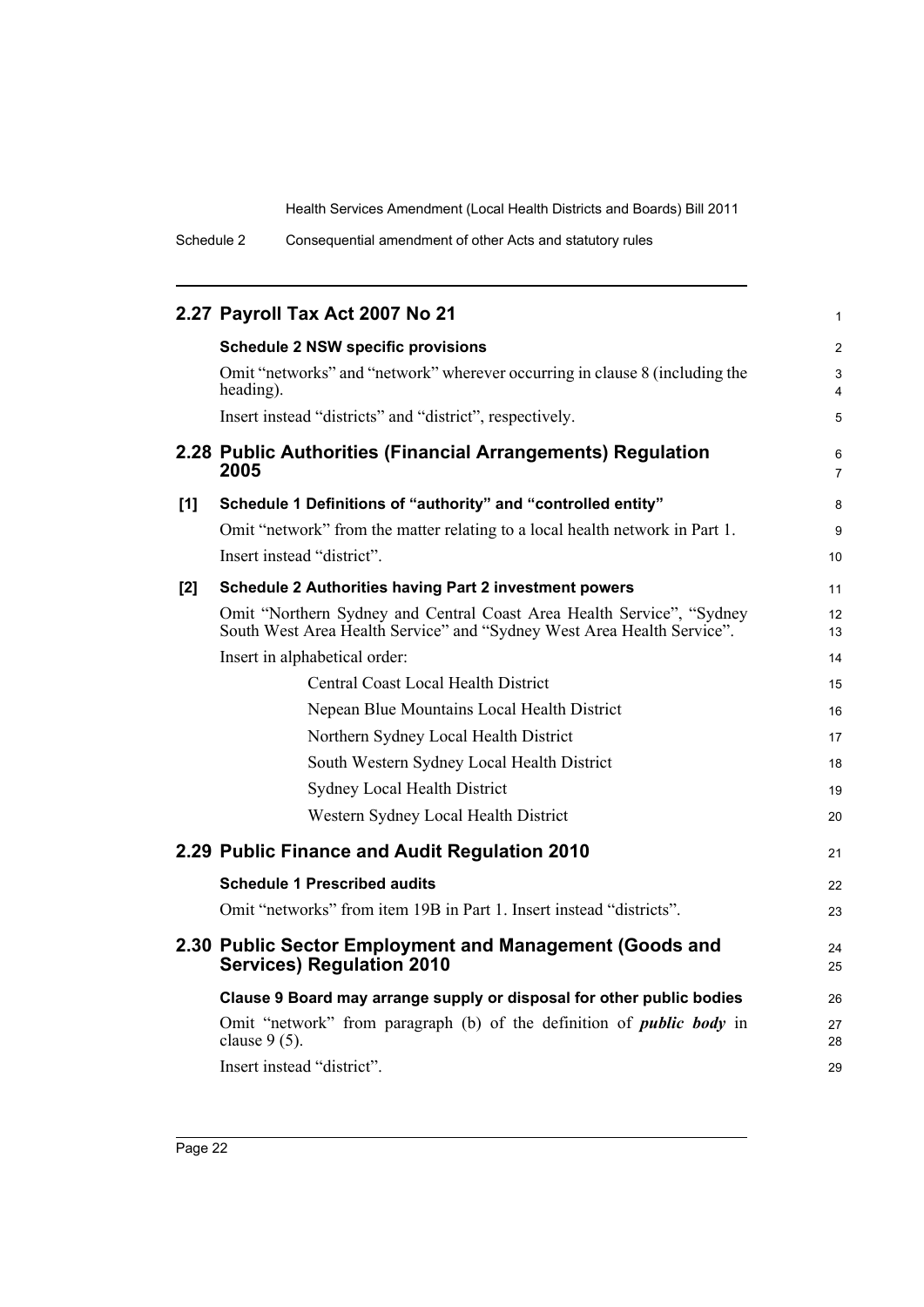Consequential amendment of other Acts and statutory rules Schedule 2

|     | 2.31 Rail Safety (Drug and Alcohol Testing) Regulation 2008                                                                      | $\mathbf{1}$          |
|-----|----------------------------------------------------------------------------------------------------------------------------------|-----------------------|
|     | <b>Clause 3 Definitions</b>                                                                                                      | $\overline{2}$        |
|     | Omit "Western Sydney Area Health Service" from paragraph (a) of the<br>definition of <i>approved laboratory</i> in clause 3 (1). | 3<br>4                |
|     | Insert instead "Health Reform Transitional Organisation Western".                                                                | 5                     |
|     | 2.32 Road Transport (Safety and Traffic Management) Act 1999<br><b>No 20</b>                                                     | 6<br>$\overline{7}$   |
|     | <b>Dictionary</b>                                                                                                                | 8                     |
|     | Omit "network" from paragraph (a) of the definition of <b><i>hospital</i></b> in clause 1.                                       | 9                     |
|     | Insert instead "district".                                                                                                       | 10 <sup>°</sup>       |
|     | 2.33 Road Transport (Safety and Traffic Management) Regulation<br>1999                                                           | 11<br>12 <sup>2</sup> |
| [1] | Clause 129 Analysis of oral fluid, blood and urine samples-prescribed<br>laboratory                                              | 13<br>14              |
|     | Omit "Western Sydney Area Health Service".                                                                                       | 15                    |
|     | Insert instead "Health Reform Transitional Organisation Western".                                                                | 16                    |
| [2] | <b>Schedule 3 Declared organisations</b>                                                                                         | 17                    |
|     | Omit "Hunter New England Area Health Service" from Column 1.                                                                     | 18                    |
|     | Insert instead "Hunter New England Local Health District".                                                                       | 19                    |
| [3] | Schedule 3, Column 1                                                                                                             | 20                    |
|     | Omit "Western Sydney Area Health Service".                                                                                       | 21                    |
|     | Insert instead "Western Sydney Local Health District".                                                                           | 22                    |
|     | 2.34 Summary Offences Act 1988 No 25                                                                                             | 23                    |
|     | <b>Section 3 Definitions</b>                                                                                                     | 24                    |
|     | Omit "network" from paragraph (a) of the definition of <b>hospital</b> in<br>section $3(1)$ .                                    | 25<br>26              |
|     | Insert instead "district".                                                                                                       | 27                    |